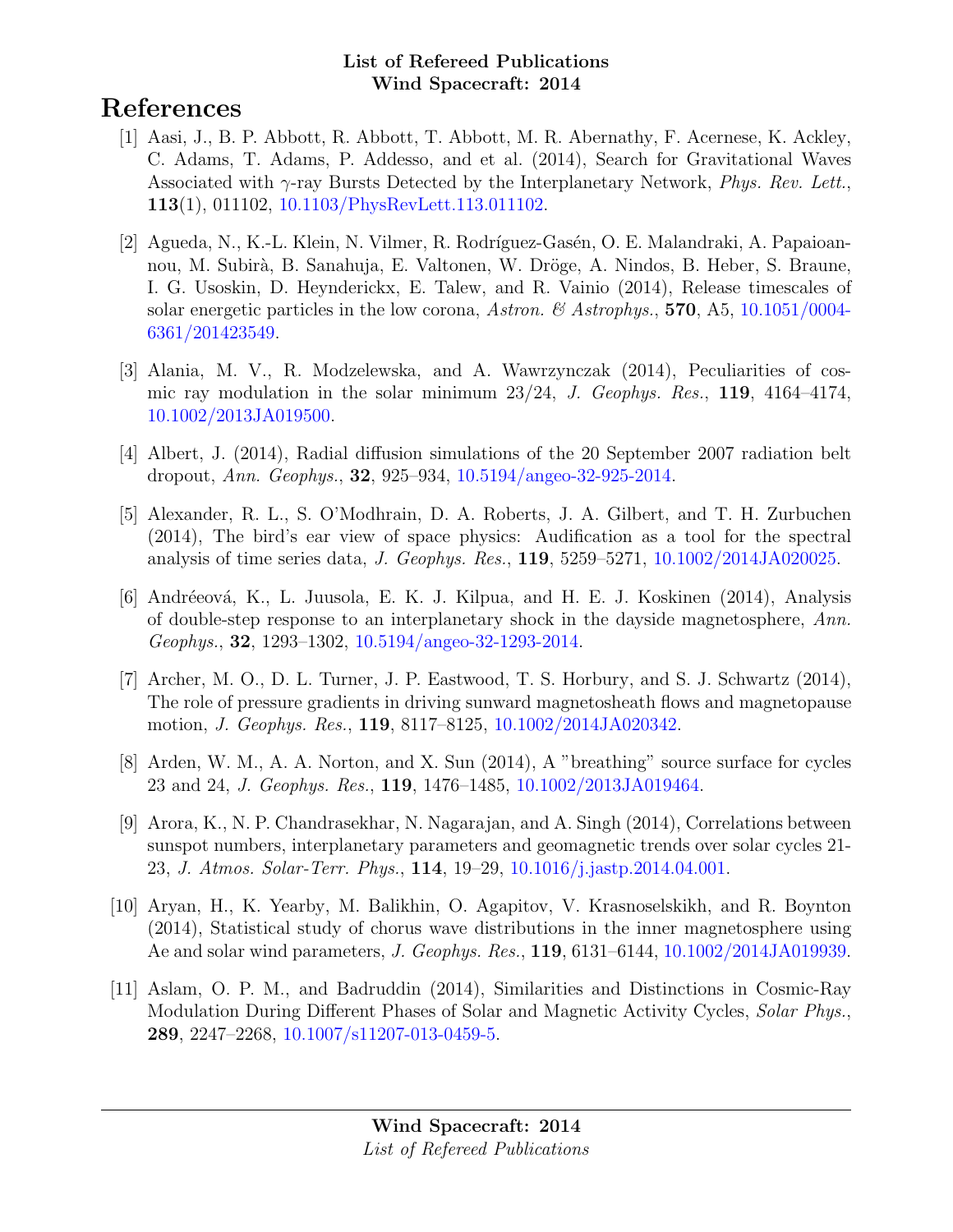- [12] Belov, A., A. Abunin, M. Abunina, E. Eroshenko, V. Oleneva, V. Yanke, A. Papaioannou, H. Mavromichalaki, N. Gopalswamy, and S. Yashiro (2014), Coronal Mass Ejections and Non-recurrent Forbush Decreases, Solar Phys., 289, 3949–3960, [10.1007/s11207-014-](http://dx.doi.org/10.1007/s11207-014-0534-6) [0534-6.](http://dx.doi.org/10.1007/s11207-014-0534-6)
- [13] Berezhnoy, A. A., K. I. Churyumov, V. V. Kleshchenok, E. A. Kozlova, V. Mangano, Y. V. Pakhomov, V. O. Ponomarenko, V. V. Shevchenko, and Y. I. Velikodsky (2014), Properties of the lunar exosphere during the Perseid 2009 meteor shower, Planet. Space Sci., **96**, 90–98,  $10.1016/j. \text{pss}.2014.03.008$ .
- [14] Berrilli, F., M. Casolino, D. Del Moro, L. Di Fino, M. Larosa, L. Narici, R. Piazzesi, P. Picozza, S. Scardigli, R. Sparvoli, M. Stangalini, and V. Zaconte (2014), The relativistic solar particle event of May 17th, 2012 observed on board the International Space Station, J. Space Weather Space Clim., 4(27), A16, [10.1051/swsc/2014014.](http://dx.doi.org/10.1051/swsc/2014014)
- [15] Berube, D., J. Sanny, R. Taus, and A. Garoutte (2014), Dayside distribution of Pc5 wave power in the quiet magnetosphere and its response to the solar wind, *Planet. Space Sci.*, **97**, 1–8,  $10.1016$ /j.pss.2014.04.012.
- [16] Bier, E. A., N. Owusu, M. J. Engebretson, J. L. Posch, M. R. Lessard, and V. A. Pilipenko (2014), Investigating the IMF cone angle control of Pc3-4 pulsations observed on the ground, J. Geophys. Res., 119, 1797–1813, [10.1002/2013JA019637.](http://dx.doi.org/10.1002/2013JA019637)
- [17] Blanter, E., J.-L. Le Mouël, M. Shnirman, and V. Courtillot  $(2014)$ , Loss of synchronization in the 27-day spectral component of geomagnetic indices and its relationship with solar activity, J. Atmos. Solar-Terr. Phys., 117, 71–80, [10.1016/j.jastp.2014.04.002.](http://dx.doi.org/10.1016/j.jastp.2014.04.002)
- [18] Borovsky, J. E., and J. T. Steinberg (2014), No evidence for the localized heating of solar wind protons at intense velocity shear zones, J. Geophys. Res., 119, 1455–1462, [10.1002/2013JA019746.](http://dx.doi.org/10.1002/2013JA019746)
- [19] Boudjada, M. Y., P. H. M. Galopeau, M. Maksimovic, and H. O. Rucker (2014), Visibility of Type III burst source location as inferred from stereoscopic space observations, Adv. Radio Sci., 12, 167–170.
- [20] Boyd, A. J., H. E. Spence, S. G. Claudepierre, J. F. Fennell, J. B. Blake, D. N. Baker, G. D. Reeves, and D. L. Turner (2014), Quantifying the radiation belt seed population in the 17 March 2013 electron acceleration event, Geophys. Res. Lett., 41, 2275–2281, [10.1002/2014GL059626.](http://dx.doi.org/10.1002/2014GL059626)
- [21] Briand, C., P. Henri, and S. Hoang (2014), Inhibition of type III radio emissions due to the interaction between two electron beams: Observations and simulations, J. Geophys. Res., 119, 2365–2378, [10.1002/2013JA019688.](http://dx.doi.org/10.1002/2013JA019688)
- [22] Bruno, R., and L. Trenchi (2014), Radial Dependence of the Frequency Break between Fluid and Kinetic Scales in the Solar Wind Fluctuations, Astrophys. J. Lett.,  $787(2)$ , L24, [10.1088/2041-8205/787/2/L24.](http://dx.doi.org/10.1088/2041-8205/787/2/L24)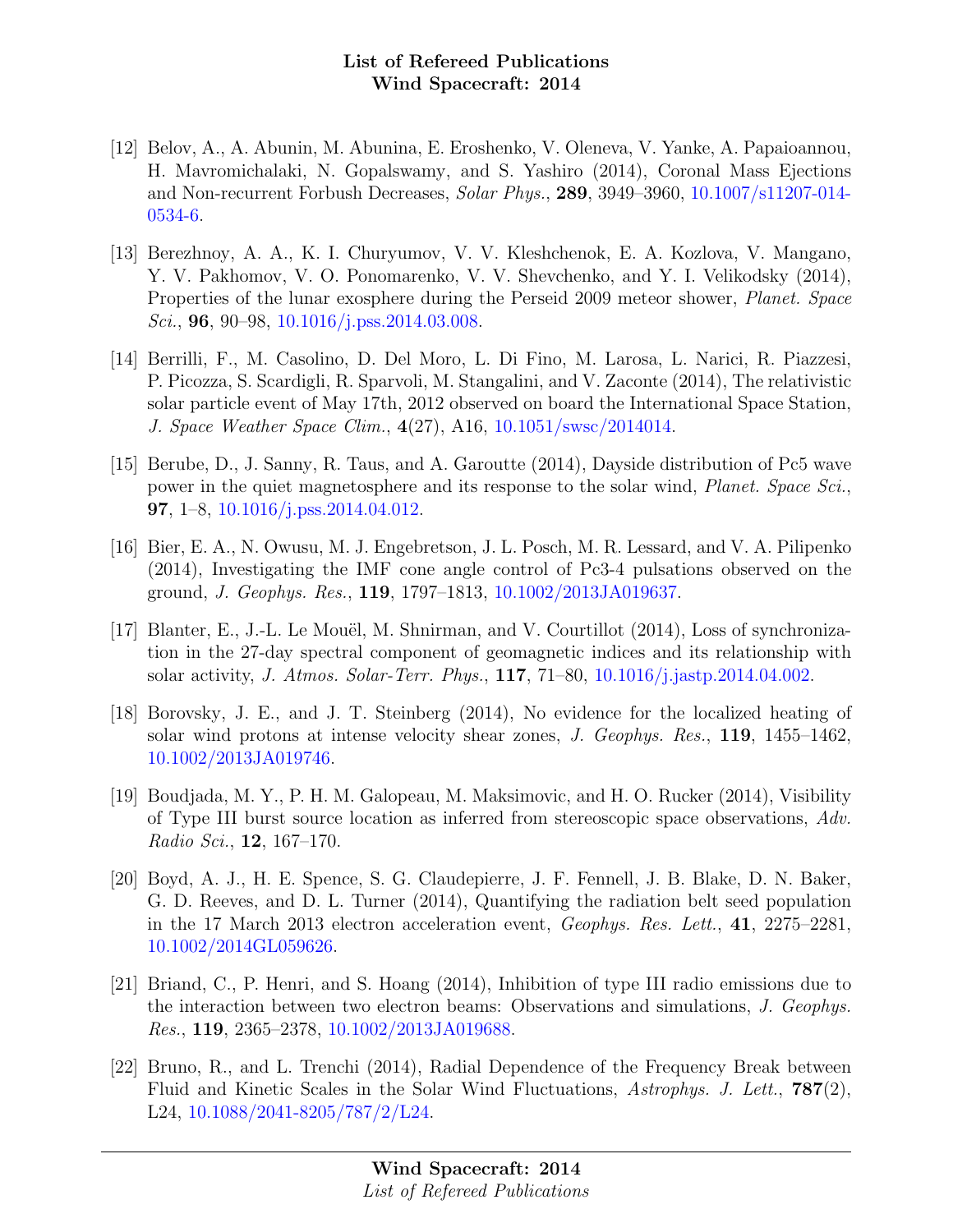- [23] Bučík, R., D. E. Innes, U. Mall, A. Korth, G. M. Mason, and R. Gómez-Herrero (2014), Multi-spacecraft Observations of Recurrent <sup>3</sup>He-rich Solar Energetic Particles, Astrophys. J., 786, 71, [10.1088/0004-637X/786/1/71.](http://dx.doi.org/10.1088/0004-637X/786/1/71)
- [24] Cao, J., A. Duan, M. Dunlop, X. Wei, and C. Cai  $(2014)$ , Dependence of IMF B<sub>y</sub> penetration into the neutral sheet on IMF  $B<sub>z</sub>$  and geomagnetic activity, J. Geophys. Res., 119, 5279–5285, [10.1002/2014JA019827.](http://dx.doi.org/10.1002/2014JA019827)
- [25] Cash, M. D., J. S. Wrobel, K. C. Cosentino, and A. A. Reinard (2014), Characterizing interplanetary shocks for development and optimization of an automated solar wind shock detection algorithm, J. Geophys. Res., 119, 4210–4222, [10.1002/2014JA019800.](http://dx.doi.org/10.1002/2014JA019800)
- [26] Chao, J. K., W.-C. Hsieh, L. Yang, and L. C. Lee  $(2014)$ , Walén Test and de Hoffmann-Teller Frame of Interplanetary Large-amplitude Alfvén Waves, Astrophys. J., **786**, 149, [10.1088/0004-637X/786/2/149.](http://dx.doi.org/10.1088/0004-637X/786/2/149)
- [27] Charikov, Y. E., R. L. Aptekar, S. V. Golenetsky, I. V. Kudryavtsev, S. A. Kuznetsov, V. F. Melnikov, V. D. Pal'shin, D. S. Svinkin, Z. Y. Sokolova, M. V. Ulanov, D. D. Frederiks, A. E. Tsvetkova, and A. N. Shabalin (2014), Analysis of hard X- and gamma-rays and microwave emissions during the flare of July 18, 2002, Geomagnetism and Aeronomy, 54, 1058–1066, [10.1134/S0016793214080027.](http://dx.doi.org/10.1134/S0016793214080027)
- [28] Chen, B., T. S. Bastian, and D. E. Gary (2014), Direct Evidence of an Eruptive, Filamenthosting Magnetic Flux Rope Leading to a Fast Solar Coronal Mass Ejection, Astrophys. J., 794, 149, [10.1088/0004-637X/794/2/149.](http://dx.doi.org/10.1088/0004-637X/794/2/149)
- [29] Chen, C. H. K., L. Sorriso-Valvo, J. Safránková, and Z. Němeček (2014), Intermittency of Solar Wind Density Fluctuations From Ion to Electron Scales, Astrophys. J. Lett., 789, L8, [10.1088/2041-8205/789/1/L8.](http://dx.doi.org/10.1088/2041-8205/789/1/L8)
- [30] Chen, C. H. K., L. Leung, S. Boldyrev, B. A. Maruca, and S. D. Bale (2014), Ion-scale spectral break of solar wind turbulence at high and low beta, *Geophys. Res. Lett.*, 41, 8081–8088, [10.1002/2014GL062009.](http://dx.doi.org/10.1002/2014GL062009)
- [31] Cho, I.-H., J. Hwang, and Y.-D. Park (2014), Revisiting Solar and Heliospheric 1.3-Year Signals during 1970 - 2007, Solar Phys., 289, 707–719, [10.1007/s11207-013-0365-x.](http://dx.doi.org/10.1007/s11207-013-0365-x)
- [32] Clausen, L. B. N., and K.-H. Glassmeier (2014), Enhancement of ultralow frequency wave amplitudes at the plasmapause, J. Geophys. Res., 119, 9113–9124, [10.1002/2014JA020072.](http://dx.doi.org/10.1002/2014JA020072)
- [33] Connor, H. K., E. Zesta, D. M. Ober, and J. Raeder (2014), The relation between transpolar potential and reconnection rates during sudden enhancement of solar wind dynamic pressure: OpenGGCM-CTIM results, J. Geophys. Res., 119, 3411–3429, [10.1002/2013JA019728.](http://dx.doi.org/10.1002/2013JA019728)
- [34] Consolini, G., and P. De Michelis (2014), Permutation entropy analysis of complex magnetospheric dynamics, J. Atmos. Solar-Terr. Phys., 115, 25–31, [10.1016/j.jastp.2013.11.005.](http://dx.doi.org/10.1016/j.jastp.2013.11.005)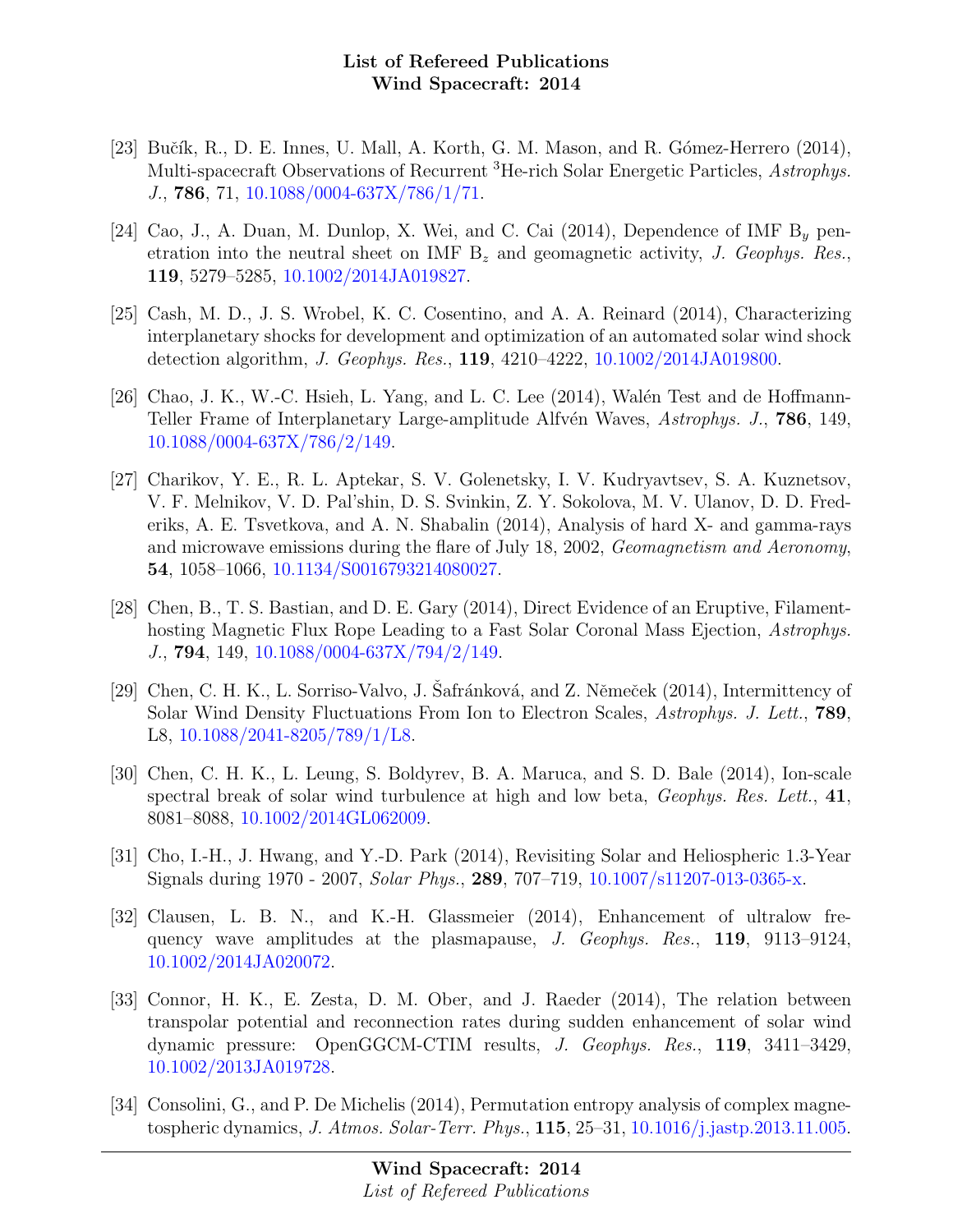- [35] Cranmer, S. R. (2014), Ensemble Simulations of Proton Heating in the Solar Wind via Turbulence and Ion Cyclotron Resonance, Astrophys. J. Suppl., 213, 16, [10.1088/0067-](http://dx.doi.org/10.1088/0067-0049/213/1/16) [0049/213/1/16.](http://dx.doi.org/10.1088/0067-0049/213/1/16)
- [36] Dahlgren, H., G. Perry, J.-P. St. Maurice, H. Keisuke, J. L. Semeter, M. J. Nicolls, and K. Shiokawa (2014), 3D imaging reveals electrod ynamics of polar cap aurora, Astron.  $Geophys.$ , 55(5), 050,005–5, [10.1093/astrogeo/atu215.](http://dx.doi.org/10.1093/astrogeo/atu215)
- [37] DeJong, A. D. (2014), Steady magnetospheric convection events: How much does steadiness matter?, J. Geophys. Res., 119, 4389–4399, [10.1002/2013JA019220.](http://dx.doi.org/10.1002/2013JA019220)
- [38] Denton, M. H., and J. E. Borovsky (2014), Observations and modeling of magnetic flux tube refilling of the plasmasphere at geosynchronous orbit, J. Geophys. Res., 119, 9246– 9255, [10.1002/2014JA020491.](http://dx.doi.org/10.1002/2014JA020491)
- [39] Despirak, I. V., A. A. Lyubchich, and N. G. Kleimenova (2014), Polar and high latitude substorms and solar wind conditions, Geomagnetism and Aeronomy, 54, 575–582, [10.1134/S0016793214050041.](http://dx.doi.org/10.1134/S0016793214050041)
- [40] Dimmock, A. P., K. Nykyri, and T. I. Pulkkinen (2014), A statistical study of magnetic field fluctuations in the dayside magnetosheath and their dependence on upstream solar wind conditions, *J. Geophys. Res.*, **119**, 6231–6248, [10.1002/2014JA020009.](http://dx.doi.org/10.1002/2014JA020009)
- [41] Ding, L.-G., G. Li, Y. Jiang, G.-M. Le, C.-L. Shen, Y.-M. Wang, Y. Chen, F. Xu, B. Gu, and Y.-N. Zhang (2014), Interaction between Two Coronal Mass Ejections in the 2013 May 22 Large Solar Energetic Particle Event, Astrophys. J. Lett., 793, L35, [10.1088/2041-](http://dx.doi.org/10.1088/2041-8205/793/2/L35) [8205/793/2/L35.](http://dx.doi.org/10.1088/2041-8205/793/2/L35)
- $[42]$  Dong, C.  $(2014)$ , Minor ion heating in spectra of linearly and circularly polarized Alfvén waves: Thermal and non-thermal motions associated with perpendicular heating, *Phys.* Plasmas, 21(2), 022302, [10.1063/1.4863833.](http://dx.doi.org/10.1063/1.4863833)
- [43] Dresing, N., R. Gómez-Herrero, B. Heber, A. Klassen, O. Malandraki, W. Dröge, and Y. Kartavykh (2014), Statistical survey of widely spread out solar electron events observed with STEREO and ACE with special attention to anisotropies, Astron.  $\mathcal{C}$  Astrophys. 567, A27, [10.1051/0004-6361/201423789.](http://dx.doi.org/10.1051/0004-6361/201423789)
- [44] Dröge, W., Y. Y. Kartavykh, N. Dresing, B. Heber, and A. Klassen (2014), Wide longitudinal distribution of interplanetary electrons following the 7 February 2010 solar event: Observations and transport modeling, J. Geophys. Res., 119, 6074–6094, [10.1002/2014JA019933.](http://dx.doi.org/10.1002/2014JA019933)
- [45] Eastwood, J. P., H. Hietala, G. Toth, T. D. Phan, and M. Fujimoto (2014), What Controls the Structure and Dynamics of Earth's Magnetosphere?, Space Sci. Rev., [10.1007/s11214-](http://dx.doi.org/10.1007/s11214-014-0050-x) [014-0050-x.](http://dx.doi.org/10.1007/s11214-014-0050-x)
- [46] Enžl, J., L. Přech, J. Safránková, and Z. Němeček (2014), Statistical Study of Reconnection Exhausts in the Solar Wind, Astrophys. J., 796, 21, [10.1088/0004-637X/796/1/21.](http://dx.doi.org/10.1088/0004-637X/796/1/21)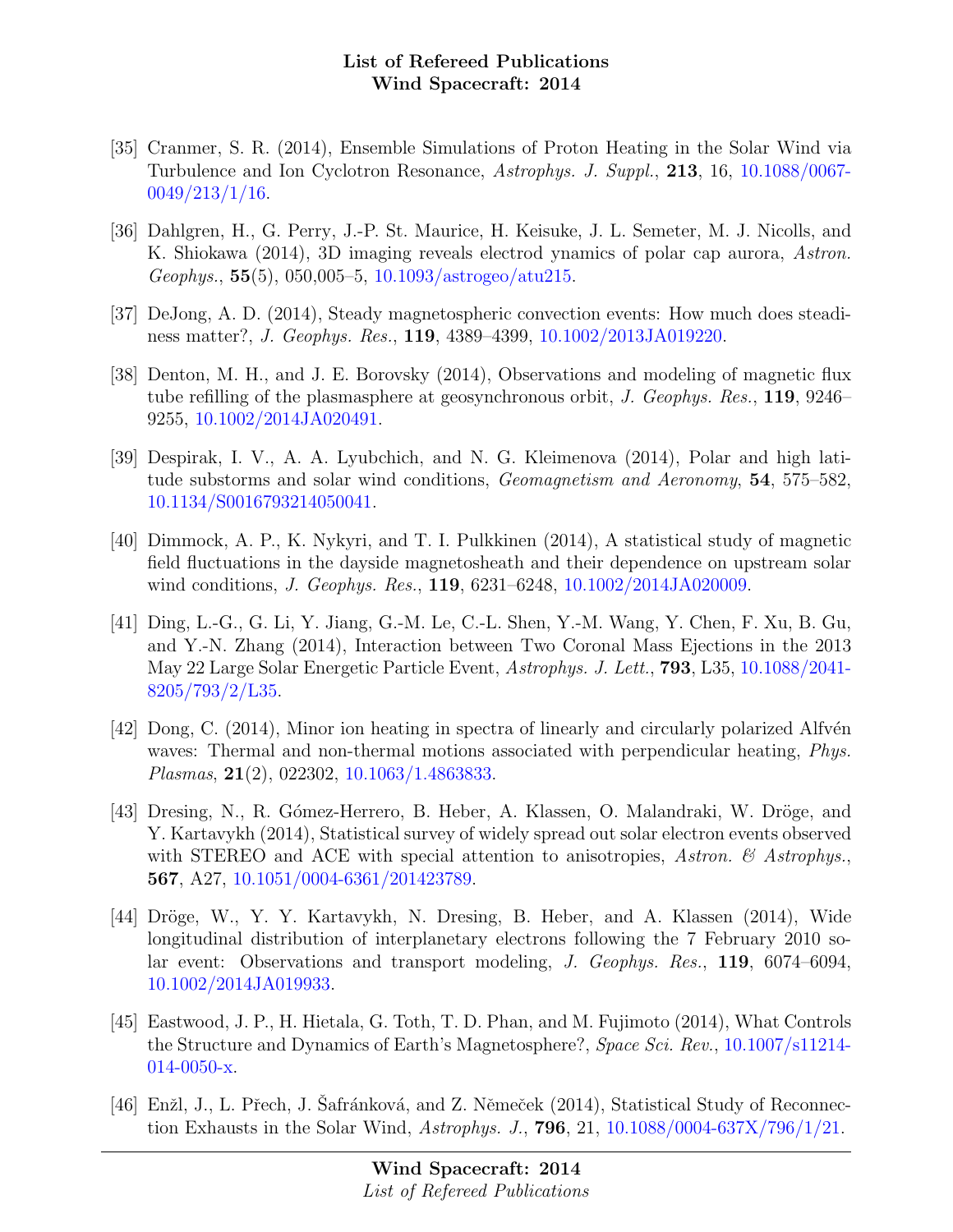- [47] Erdős, G., and A. Balogh (2014), Magnetic Flux Density in the Heliosphere through Several Solar Cycles, Astrophys. J., 781, 50, [10.1088/0004-637X/781/1/50.](http://dx.doi.org/10.1088/0004-637X/781/1/50)
- [48] Eriksson, S., D. L. Newman, G. Lapenta, and V. Angelopoulos (2014), On the signatures of magnetic islands and multiple X-lines in the solar wind as observed by ARTEMIS and WIND, Plasma Phys. & Controlled Fusion,  $56(6)$ ,  $064008$ ,  $10.1088/0741$ [3335/56/6/064008.](http://dx.doi.org/10.1088/0741-3335/56/6/064008)
- [49] Evans, P. A., R. Willingale, J. P. Osborne, P. T. O'Brien, N. R. Tanvir, D. D. Frederiks, V. D. Pal'shin, D. S. Svinkin, A. Lien, J. Cummings, S. Xiong, B.-B. Zhang, D. Götz, V. Savchenko, H. Negoro, S. Nakahira, K. Suzuki, K. Wiersema, R. L. C. Starling, A. J. Castro-Tirado, A. P. Beardmore, R. Sánchez-Ramírez, J. Gorosabel, S. Jeong, J. A. Kennea, D. N. Burrows, and N. Gehrels (2014), GRB 130925A: an ultralong gamma ray burst with a dust-echo afterglow, and implications for the origin of the ultralong GRBs, Mon. Not. Roy. Astron. Soc., 444, 250–267, [10.1093/mnras/stu1459.](http://dx.doi.org/10.1093/mnras/stu1459)
- [50] Fahr, H. J., I. V. Chashei, and D. Verscharen (2014), Traveling solar-wind bulk-velocity fluctuations and their effects on electron heating in the heliosphere, Astron.  $\mathcal{C}$  Astrophys. 571, A78, [10.1051/0004-6361/201424421.](http://dx.doi.org/10.1051/0004-6361/201424421)
- [51] Farrugia, C. J., F. T. Gratton, G. Gnavi, R. B. Torbert, and L. B. Wilson III (2014), A Vortical Boundary Layer for Near-Radial IMF: Wind Observations on October 24, 2001, J. Geophys. Res., 119, 4572–4590, [10.1002/2013JA019578.](http://dx.doi.org/10.1002/2013JA019578)
- [52] Fatemi, S., M. Holmström, Y. Futaana, C. Lue, M. R. Collier, S. Barabash, and G. Stenberg (2014), Effects of protons reflected by lunar crustal magnetic fields on the global lunar plasma environment, J. Geophys. Res., 119, 6095–6105, [10.1002/2014JA019900.](http://dx.doi.org/10.1002/2014JA019900)
- [53] Fear, R. C., S. E. Milan, R. Maggiolo, A. N. Fazakerley, I. Dandouras, and S. B. Mende (2014), Direct observation of closed magnetic flux trapped in the high-latitude magnetosphere, Science, 346, 1506–1510, [10.1126/science.1257377.](http://dx.doi.org/10.1126/science.1257377)
- [54] Feng, X., M. Zhang, and Y. Zhou (2014), A New Three-dimensional Solar Wind Model in Spherical Coordinates with a Six-component Grid, Astrophys. J. Suppl., 214, 6, [10.1088/0067-0049/214/1/6.](http://dx.doi.org/10.1088/0067-0049/214/1/6)
- [55] Fiori, R. A. D., D. H. Boteler, and D. M. Gillies (2014), Assessment of GIC risk due to geomagnetic sudden commencements and identification of the current systems responsible, Space Weather, 12, 76–91, [10.1002/2013SW000967.](http://dx.doi.org/10.1002/2013SW000967)
- [56] Firoz, K. A., W. Q. Gan, Y. P. Li, and J. Rodriguez-Pacheco (2014), On the possible mechanism of the first ground level enhancement in cosmic ray intensity of solar cycle 24, Astrophys. Space Sci., 350, 21–32, [10.1007/s10509-013-1729-2.](http://dx.doi.org/10.1007/s10509-013-1729-2)
- [57] Fok, M.-C., N. Y. Buzulukova, S.-H. Chen, A. Glocer, T. Nagai, P. Valek, and J. D. Perez (2014), The Comprehensive Inner Magnetosphere-Ionosphere Model, J. Geophys. Res., 119, 7522–7540, [10.1002/2014JA020239.](http://dx.doi.org/10.1002/2014JA020239)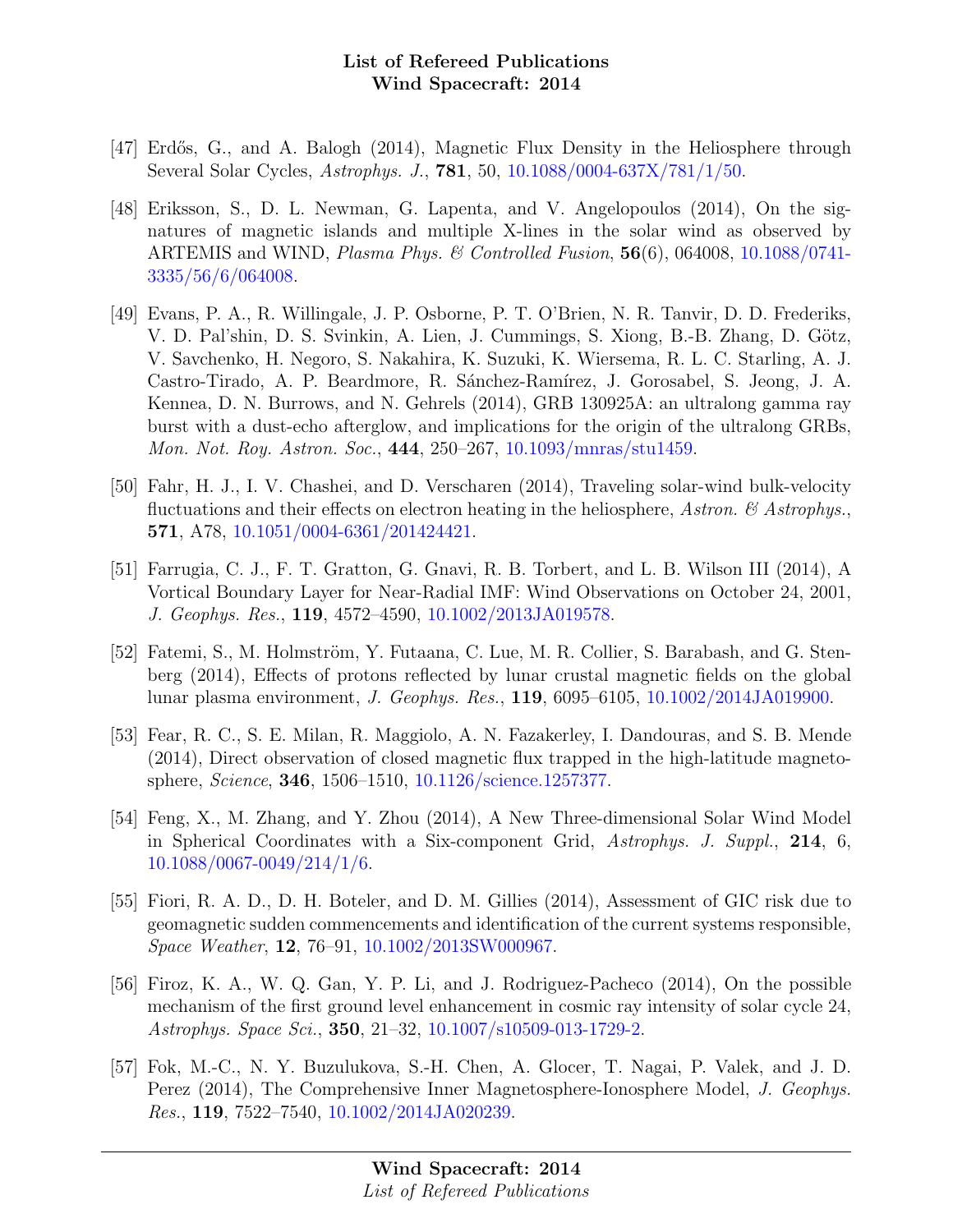- [58] Fuselier, S. A., S. M. Petrinec, K. J. Trattner, and B. Lavraud (2014), Magnetic field topology for northward IMF reconnection: Ion observations, *J. Geophys. Res.*, **119**, 9051– 9071, [10.1002/2014JA020351.](http://dx.doi.org/10.1002/2014JA020351)
- [59] Gamayunov, K. V., M. J. Engebretson, M. Zhang, and H. K. Rassoul (2014), Model of electromagnetic ion cyclotron waves in the inner magnetosphere, J. Geophys. Res., 119, 7541–7565, [10.1002/2014JA020032.](http://dx.doi.org/10.1002/2014JA020032)
- [60] Gillies, D. M., D. J. Knudsen, E. F. Donovan, E. L. Spanswick, C. Hansen, D. Keating, and S. Erion (2014), A survey of quiet auroral arc orientation and the effects of the interplanetary magnetic field, J. Geophys. Res., 119, 2550–2562, [10.1002/2013JA019469.](http://dx.doi.org/10.1002/2013JA019469)
- [61] Gkioulidou, M., A. Y. Ukhorskiy, D. G. Mitchell, T. Sotirelis, B. H. Mauk, and L. J. Lanzerotti (2014), The role of small-scale ion injections in the buildup of Earth's ring current pressure: Van Allen Probes observations of the 17 March 2013 storm, J. Geophys. Res., 119, 7327–7342, [10.1002/2014JA020096.](http://dx.doi.org/10.1002/2014JA020096)
- [62] Goldstein, J., S. D. Pascuale, C. Kletzing, W. Kurth, K. J. Genestreti, R. M. Skoug, B. A. Larsen, L. M. Kistler, C. Mouikis, and H. Spence (2014), Simulation of Van Allen Probes plasmapause encounters, J. Geophys. Res., 119, 7464–7484, [10.1002/2014JA020252.](http://dx.doi.org/10.1002/2014JA020252)
- [63] Goncharov, O., J. Safránková, Z. Němeček, L. Přech, A. Pit Åa, and G. N. Zastenker (2014), Upstream and downstream wave packets associated with low-Mach number interplanetary shocks, Geophys. Res. Lett., 41, 8100–8106, [10.1002/2014GL062149.](http://dx.doi.org/10.1002/2014GL062149)
- [64] Gopalswamy, N., S. Akiyama, S. Yashiro, H. Xie, P. Mäkelä, and G. Michalek (2014), Anomalous expansion of coronal mass ejections during solar cycle 24 and its space weather implications, Geophys. Res. Lett., 41, 2673–2680, [10.1002/2014GL059858.](http://dx.doi.org/10.1002/2014GL059858)
- [65] Gopalswamy, N., H. Xie, S. Akiyama, P. A. Mäkelä, and S. Yashiro (2014), Major solar eruptions and high-energy particle events during solar cycle 24, Earth, Planets, and Space, 66, 104, [10.1186/1880-5981-66-104.](http://dx.doi.org/10.1186/1880-5981-66-104)
- [66] Greiner, J., H.-F. Yu, T. Krühler, D. D. Frederiks, A. Beloborodov, P. N. Bhat, J. Bolmer, H. van Eerten, R. L. Aptekar, J. Elliott, S. V. Golenetskii, J. F. Graham, K. Hurley, D. A. Kann, S. Klose, A. Nicuesa Guelbenzu, A. Rau, P. Schady, S. Schmidl, V. Sudilovsky, D. S. Svinkin, M. Tanga, M. V. Ulanov, K. Varela, A. von Kienlin, and X.-L. Zhang (2014), GROND coverage of the main peak of gamma-ray burst 130925A, Astron.  $\mathcal C$ Astrophys., 568, A75, [10.1051/0004-6361/201424250.](http://dx.doi.org/10.1051/0004-6361/201424250)
- [67] Gressl, C., A. M. Veronig, M. Temmer, D. Odstrčil, J. A. Linker, Z. Mikić, and P. Riley (2014), Comparative Study of MHD Modeling of the Background Solar Wind, Solar Phys., 289, 1783–1801, [10.1007/s11207-013-0421-6.](http://dx.doi.org/10.1007/s11207-013-0421-6)
- [68] Grigorenko, E. E., J.-A. Sauvaud, L. Palin, C. Jacquey, and L. M. Zelenyi (2014), THEMIS observations of the current sheet dynamics in response to the intrusion of the high-velocity plasma flow into the near-Earth magnetotail, J. Geophys. Res., 119, 6553– 6568, [10.1002/2013JA019729.](http://dx.doi.org/10.1002/2013JA019729)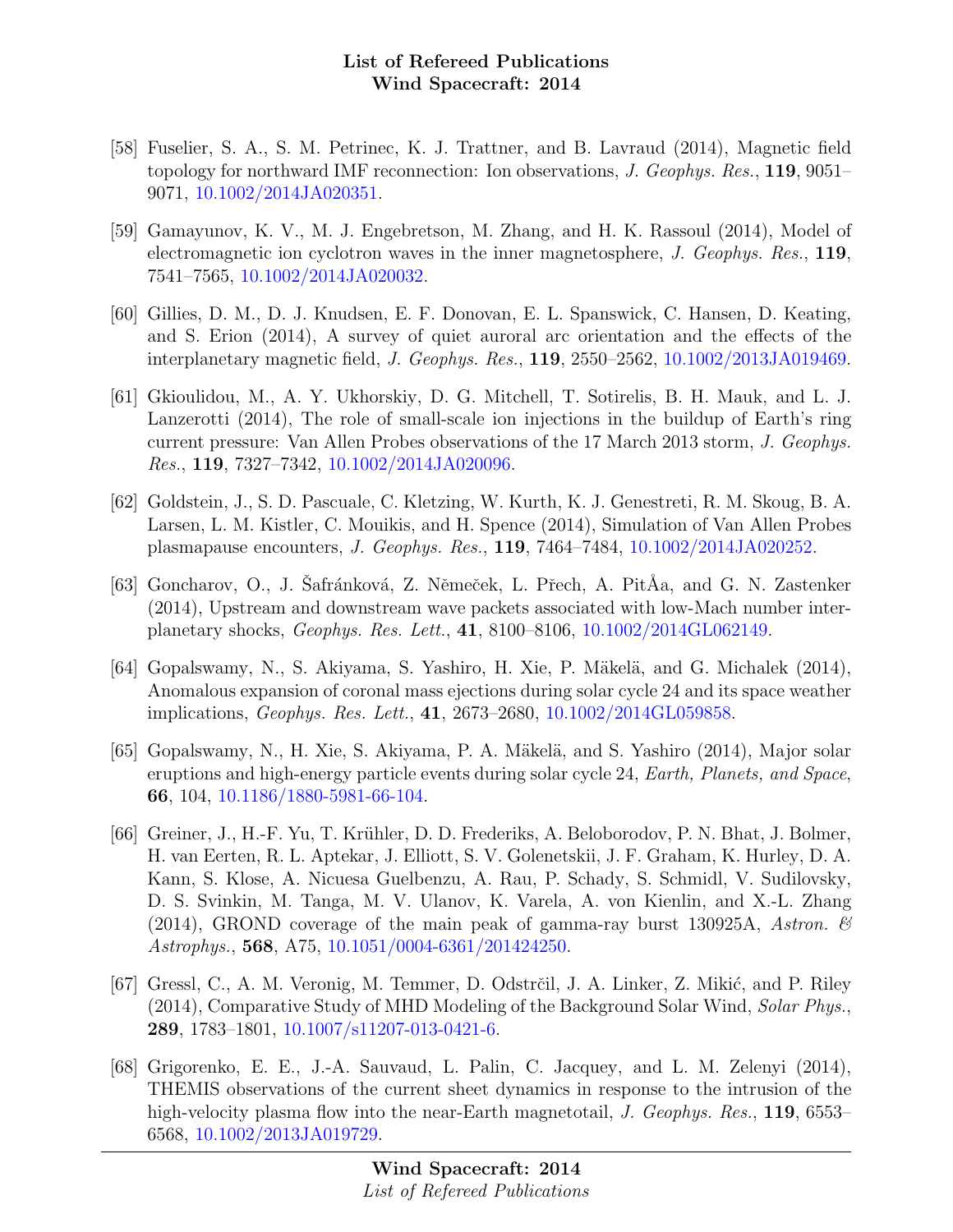- [69] Grygorov, K., L. Přech, J. Šafránková, Z. Němeček, and O. Goncharov (2014), The far magnetotail response to an interplanetary shock arrival, *Planet. Space Sci.*, **103**, 228–237, [10.1016/j.pss.2014.07.016.](http://dx.doi.org/10.1016/j.pss.2014.07.016)
- [70] Gunell, H., G. Stenberg Wieser, M. Mella, R. Maggiolo, H. Nilsson, F. Darrouzet, M. Hamrin, T. Karlsson, N. Brenning, J. De Keyser, M. André, and I. Dandouras (2014), Waves in high-speed plasmoids in the magnetosheath and at the magnetopause, Ann. Geophys., 32, 991–1009, [10.5194/angeo-32-991-2014.](http://dx.doi.org/10.5194/angeo-32-991-2014)
- [71] Guo, J., T. I. Pulkkinen, E. I. Tanskanen, X. Feng, B. A. Emery, H. Liu, C. Liu, and D. Zhong (2014), Annual variations in westward auroral electrojet and substorm occurrence rate during solar cycle 23, J. Geophys. Res., 119, 2061–2068, [10.1002/2013JA019742.](http://dx.doi.org/10.1002/2013JA019742)
- [72] Guo, X., and V. Florinski (2014), Corotating interaction regions and the 27 day variation of galactic cosmic rays intensity at 1 AU during the cycle 23/24 solar minimum, J. Geophys. Res., 119, 2411–2429, [10.1002/2013JA019546.](http://dx.doi.org/10.1002/2013JA019546)
- [73] Gupta, A., S. Mathur, M. Galeazzi, and Y. Krongold (2014), Probing the mass and anisotropy of the Milky Way gaseous halo: sight-lines toward Mrk 421 and PKS 2155- 304, Astrophys. Space Sci., 352, 775–787, [10.1007/s10509-014-1958-z.](http://dx.doi.org/10.1007/s10509-014-1958-z)
- [74] Haaland, S., J. Reistad, P. Tenfjord, J. Gjerloev, L. Maes, J. DeKeyser, R. Maggiolo, C. Anekallu, and N. Dorville (2014), Characteristics of the flank magnetopause: Cluster observations, J. Geophys. Res., 119, 9019–9037, [10.1002/2014JA020539.](http://dx.doi.org/10.1002/2014JA020539)
- [75] Hajra, R., E. Echer, B. T. Tsurutani, and W. D. Gonzalez (2014), Solar windmagnetosphere energy coupling efficiency and partitioning: HILDCAAs and preceding CIR storms during solar cycle 23, J. Geophys. Res., 119, 2675–2690, [10.1002/2013JA019646.](http://dx.doi.org/10.1002/2013JA019646)
- [76] Hajra, R., E. Echer, B. T. Tsurutani, and W. D. Gonzalez (2014), Superposed epoch analyses of HILDCAAs and their interplanetary drivers: Solar cycle and seasonal dependences, J. Atmos. Solar-Terr. Phys., 121, 24–31, [10.1016/j.jastp.2014.09.012.](http://dx.doi.org/10.1016/j.jastp.2014.09.012)
- [77] Hartinger, M. D., D. Welling, N. M. Viall, M. B. Moldwin, and A. Ridley (2014), The effect of magnetopause motion on fast mode resonance, J. Geophys. Res., 119, 8212–8227, [10.1002/2014JA020401.](http://dx.doi.org/10.1002/2014JA020401)
- [78] Hartley, D. P., M. H. Denton, and J. V. Rodriguez (2014), Electron number density, temperature, and energy density at GEO and links to the solar wind: A simple predictive capability, J. Geophys. Res., 119, 4556–4571, [10.1002/2014JA019779.](http://dx.doi.org/10.1002/2014JA019779)
- [79] Hellinger, P., and P. M. Trávníček (2014), Solar Wind Protons at 1 AU: Trends and Bounds, Constraints and Correlations, Astrophys. J. Lett., 784, L15, [10.1088/2041-](http://dx.doi.org/10.1088/2041-8205/784/1/L15) [8205/784/1/L15.](http://dx.doi.org/10.1088/2041-8205/784/1/L15)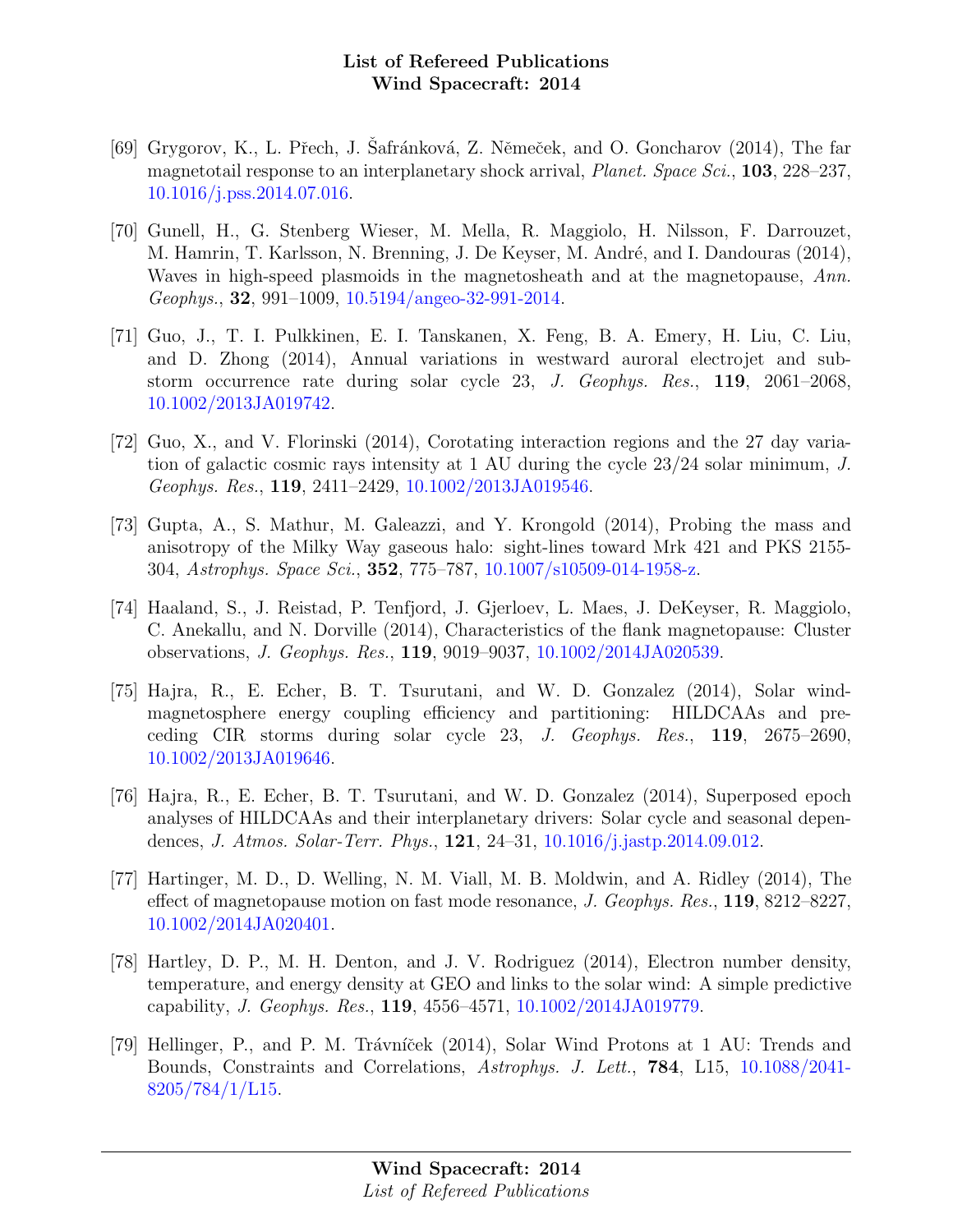- [80] Hietala, H., J. P. Eastwood, and A. Isavnin (2014), Sequentially released tilted flux ropes in the Earth's magnetotail, *Plasma Phys. & Controlled Fusion*,  $56(6)$ ,  $064011$ , [10.1088/0741-3335/56/6/064011.](http://dx.doi.org/10.1088/0741-3335/56/6/064011)
- [81] Hoilijoki, S., V. M. Souza, B. M. Walsh, P. Janhunen, and M. Palmroth (2014), Magnetopause reconnection and energy conversion as influenced by the dipole tilt and the IMF  $B_x$ , *J. Geophys. Res.*, **119**, 4484-4494,  $10.1002/2013JA019693$ .
- [82] Holappa, L., K. Mursula, T. Asikainen, and I. G. Richardson (2014), Annual fractions of high-speed streams from principal component analysis of local geomagnetic activity, J. Geophys. Res., 119, 4544–4555, [10.1002/2014JA019958.](http://dx.doi.org/10.1002/2014JA019958)
- [83] Holmes, J. M., M. G. Johnsen, C. S. Deehr, X.-Y. Zhou, and D. A. Lorentzen (2014), Circumpolar ground-based optical measurements of proton and electron shock aurora, J. Geophys. Res., 119, 3895–3914, [10.1002/2013JA019574.](http://dx.doi.org/10.1002/2013JA019574)
- [84] Hu, Q., J. Qiu, B. Dasgupta, A. Khare, and G. M. Webb (2014), Structures of Interplanetary Magnetic Flux Ropes and Comparison with Their Solar Sources, Astrophys. J., 793, 53, [10.1088/0004-637X/793/1/53.](http://dx.doi.org/10.1088/0004-637X/793/1/53)
- [85] Huang, C., Y. Yan, G. Li, Y. Deng, and B. Tan (2014), Tracking Back the Solar Wind to Its Photospheric Footpoints from Wind Observations - A Statistical Study, Solar Phys., 289, 3109–3119, [10.1007/s11207-014-0508-8.](http://dx.doi.org/10.1007/s11207-014-0508-8)
- [86] Hyun, K., K.-H. Kim, E. Lee, H.-J. Kwon, D.-H. Lee, and H. Jin (2014), Loss of geosynchronous relativistic electrons by EMIC wave scattering under quiet geomagnetic conditions, J. Geophys. Res., 119, 8357–8371, [10.1002/2014JA020234.](http://dx.doi.org/10.1002/2014JA020234)
- [87] Iju, T., M. Tokumaru, and K. Fujiki (2014), Kinematic Properties of Slow ICMEs and an Interpretation of a Modified Drag Equation for Fast and Moderate ICMEs, Solar Phys., 289, 2157–2175, [10.1007/s11207-014-0472-3.](http://dx.doi.org/10.1007/s11207-014-0472-3)
- [88] Isavnin, A. (2014), Flux ropes in space plasmas, Ph.D. thesis, University of Helsinki, Finland, advisor: Emilia K.J. Kilpua.
- [89] Janvier, M., P. Démoulin, and S. Dasso (2014), Mean shape of interplanetary shocks deduced from in situ observations and its relation with interplanetary CMEs, Astron.  $\mathscr{C}$ Astrophys., 565, A99, [10.1051/0004-6361/201423450.](http://dx.doi.org/10.1051/0004-6361/201423450)
- [90] Janvier, M., P. Démoulin, and S. Dasso (2014), Are There Different Populations of Flux Ropes in the Solar Wind?, Solar Phys., 289, 2633–2652, [10.1007/s11207-014-0486-x.](http://dx.doi.org/10.1007/s11207-014-0486-x)
- [91] Janvier, M., P. Démoulin, and S. Dasso (2014), In situ properties of small and large flux ropes in the solar wind, J. Geophys. Res., 119, 7088–7107, [10.1002/2014JA020218.](http://dx.doi.org/10.1002/2014JA020218)
- [92] Joshua, B. W., J. O. Adeniyi, B. W. Reinisch, I. A. Adimula, A. O. Olawepo, O. A. Oladipo, and S. J. Adebiyi (2014), The response of the ionosphere over Ilorin to some geomagnetic storms, Adv. Space Res., 54, 2224–2235, [10.1016/j.asr.2014.08.027.](http://dx.doi.org/10.1016/j.asr.2014.08.027)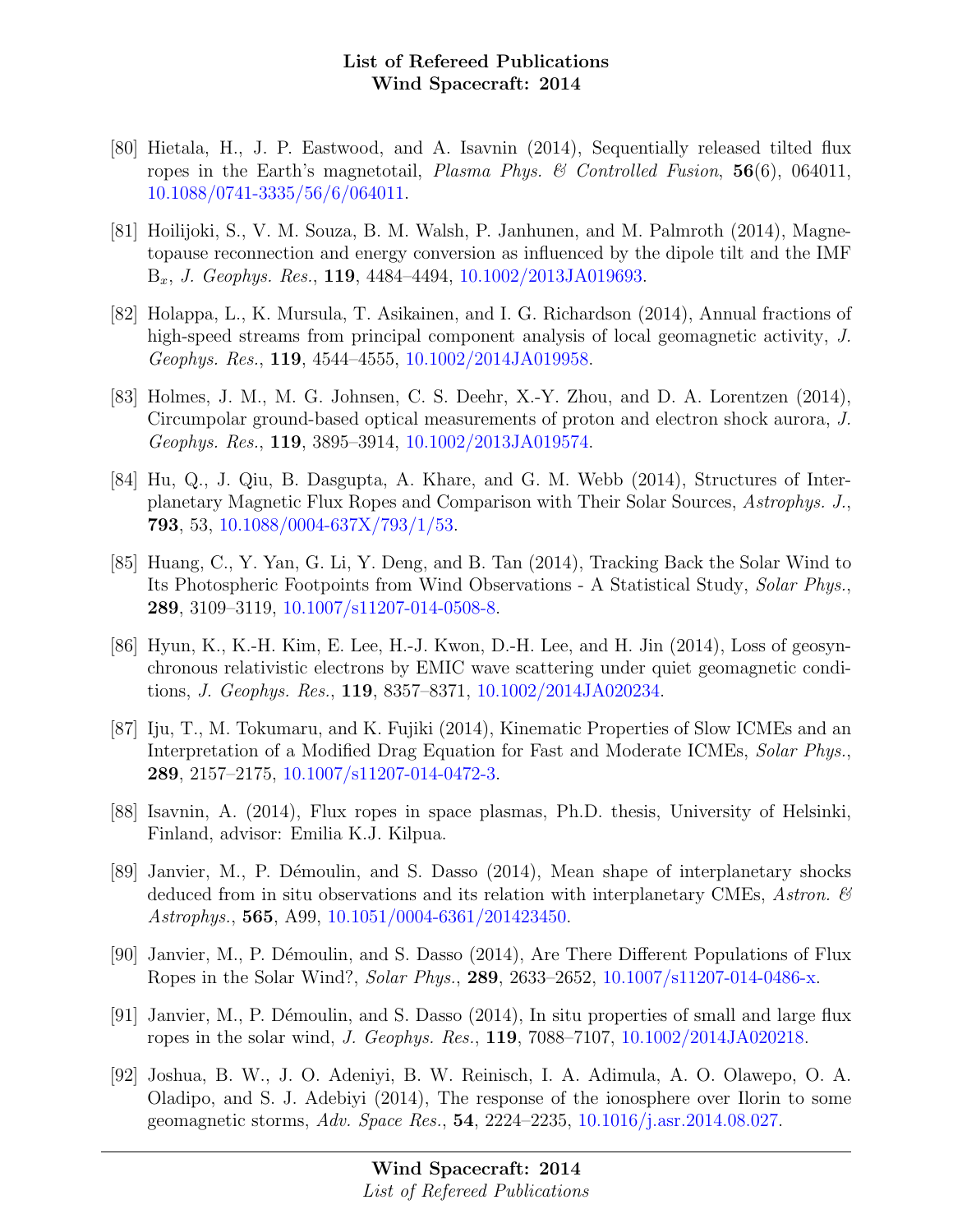- [93] Juusola, L., S. E. Milan, M. Lester, A. Grocott, and S. M. Imber (2014), Interplanetary magnetic field control of the ionospheric field-aligned current and convection distributions, J. Geophys. Res., 119, 3130–3149, [10.1002/2013JA019455.](http://dx.doi.org/10.1002/2013JA019455)
- [94] Juusola, L., G. Facskó, I. Honkonen, P. Janhunen, H. Vanhamäki, K. Kauristie, T. V. Laitinen, S. E. Milan, M. Palmroth, E. I. Tanskanen, and A. Viljanen (2014), Statistical comparison of seasonal variations in the GUMICS-4 global MHD model ionosphere and measurements, Space Weather, 12, 582–600, [10.1002/2014SW001082.](http://dx.doi.org/10.1002/2014SW001082)
- [95] Kahler, S. W., C. N. Arge, S. Akiyama, and N. Gopalswamy (2014), Do Solar Coronal Holes Affect the Properties of Solar Energetic Particle Events?, Solar Phys., 289, 657–673, [10.1007/s11207-013-0427-0.](http://dx.doi.org/10.1007/s11207-013-0427-0)
- [96] Kalegaev, V. V., I. I. Alexeev, I. S. Nazarkov, V. Angelopoulos, and A. Runov (2014), On the large-scale structure of the tail current as measured by THEMIS, Adv. Space Res., 54, 1773–1785, [10.1016/j.asr.2014.07.019.](http://dx.doi.org/10.1016/j.asr.2014.07.019)
- [97] Kilpua, E. K. J., J. G. Luhmann, L. K. Jian, C. T. Russell, and Y. Li (2014), Why have geomagnetic storms been so weak during the recent solar minimum and the rising phase of cycle 24?, J. Atmos. Solar-Terr. Phys., 107, 12–19, [10.1016/j.jastp.2013.11.001.](http://dx.doi.org/10.1016/j.jastp.2013.11.001)
- [98] Kim, R.-S., Y.-J. Moon, N. Gopalswamy, Y.-D. Park, and Y.-H. Kim (2014), Two-step forecast of geomagnetic storm using coronal mass ejection and solar wind condition, Space Weather, 12, 246–256, [10.1002/2014SW001033.](http://dx.doi.org/10.1002/2014SW001033)
- [99] Kim, T. K., N. V. Pogorelov, S. N. Borovikov, K. Hayashi, B. V. Jackson, M. Tokumaru, and H. Yu (2014), Modeling the Global Heliosphere Using IPS-derived Time-dependent Boundary Conditions, in Outstanding Problems in Heliophysics: From Coronal Heating to the Edge of the Heliosphere, Astronomical Society of the Pacific Conference Series, vol. 484, edited by Q. Hu and G. P. Zank, p. 91.
- [100] Kim, T. K., N. V. Pogorelov, S. N. Borovikov, B. V. Jackson, H.-S. Yu, and M. Tokumaru (2014), MHD heliosphere with boundary conditions from a tomographic reconstruction using interplanetary scintillation data, J. Geophys. Res., 119, 7981–7997, [10.1002/2013JA019755.](http://dx.doi.org/10.1002/2013JA019755)
- [101] Kissinger, J., L. Kepko, D. N. Baker, S. Kanekal, W. Li, R. L. McPherron, and V. Angelopoulos (2014), The importance of storm time steady magnetospheric convection in determining the final relativistic electron flux level, *J. Geophys. Res.*, **119**, 7433–7443, [10.1002/2014JA019948.](http://dx.doi.org/10.1002/2014JA019948)
- [102] Kleimenova, N. G., and O. V. Kozyreva (2014), Planetary distribution of geomagnetic pulsations during a geomagnetic storm at solar minimum, Izvestiya Physics of the Solid Earth, 50, 102–111, [10.1134/S1069351313060062.](http://dx.doi.org/10.1134/S1069351313060062)
- [103] Klein, K.-L., S. Masson, C. Bouratzis, V. Grechnev, A. Hillaris, and P. Preka-Papadema (2014), The relativistic solar particle event of 2005 January 20: origin of delayed particle acceleration, Astron. & Astrophys., 572, A4, [10.1051/0004-6361/201423783.](http://dx.doi.org/10.1051/0004-6361/201423783)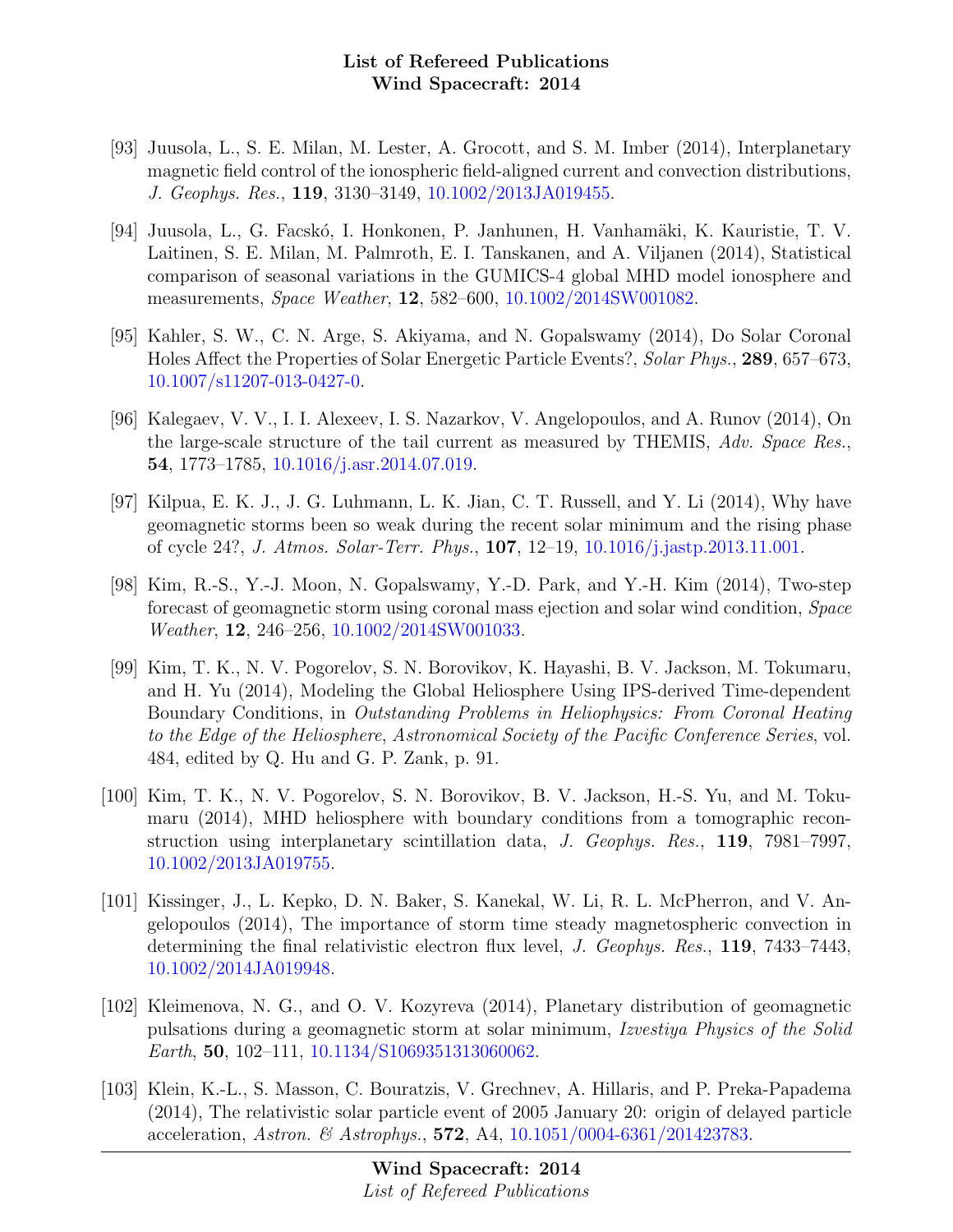- [104] Knipp, D. J., T. Matsuo, L. Kilcommons, A. Richmond, B. Anderson, H. Korth, R. Redmon, B. Mero, and N. Parrish (2014), Comparison of magnetic perturbation data from LEO satellite constellations: Statistics of DMSP and AMPERE, Space Weather, 12, 2–23, [10.1002/2013SW000987.](http://dx.doi.org/10.1002/2013SW000987)
- [105] Kondrashov, D., R. Denton, Y. Y. Shprits, and H. J. Singer (2014), Reconstruction of gaps in the past history of solar wind parameters, Geophys. Res. Lett., 41, 2702–2707, [10.1002/2014GL059741.](http://dx.doi.org/10.1002/2014GL059741)
- [106] Kouloumvakos, A., S. Patsourakos, A. Hillaris, A. Vourlidas, P. Preka-Papadema, X. Moussas, C. Caroubalos, P. Tsitsipis, and A. Kontogeorgos (2014), CME Expansion as the Driver of Metric Type II Shock Emission as Revealed by Self-consistent Analysis of High-Cadence EUV Images and Radio Spectrograms, Solar Phys., 289, 2123–2139, [10.1007/s11207-013-0460-z.](http://dx.doi.org/10.1007/s11207-013-0460-z)
- [107] Kozyra, J. U., M. W. Liemohn, C. Cattell, D. De Zeeuw, C. P. Escoubet, D. S. Evans, X. Fang, M.-C. Fok, H. U. Frey, W. D. Gonzalez, M. Hairston, R. Heelis, G. Lu, W. B. Manchester, S. Mende, L. J. Paxton, L. Rastaetter, A. Ridley, M. Sandanger, F. Soraas, T. Sotirelis, M. W. Thomsen, B. T. Tsurutani, and O. Verkhoglyadova (2014), Solar filament impact on 21 January 2005: Geospace consequences, J. Geophys. Res., 119, 5401–5448, [10.1002/2013JA019748.](http://dx.doi.org/10.1002/2013JA019748)
- [108] Krupar, V., M. Maksimovic, O. Santolik, B. Cecconi, and O. Kruparova (2014), Statistical Survey of Type III Radio Bursts at Long Wavelengths Observed by the Solar TErrestrial RElations Observatory (STEREO)/ Waves Instruments: Goniopolarimetric Properties and Radio Source Locations, Solar Phys., 289, 4633–4652, [10.1007/s11207-014-0601-z.](http://dx.doi.org/10.1007/s11207-014-0601-z)
- [109] Kumar, A., and Badruddin (2014), Interplanetary Coronal Mass Ejections, Associated Features, and Transient Modulation of Galactic Cosmic Rays, Solar Phys., 289, 2177– 2205, [10.1007/s11207-013-0465-7.](http://dx.doi.org/10.1007/s11207-013-0465-7)
- [110] Kumar, A., and Badruddin (2014), Cosmic-Ray Modulation due to High-Speed Solar-Wind Streams of Different Sources, Speed, and Duration, *Solar Phys.*, **289**, 4267–4296, [10.1007/s11207-014-0565-z.](http://dx.doi.org/10.1007/s11207-014-0565-z)
- [111] Landi, S., L. Matteini, and F. Pantellini (2014), Electron Heat Flux in the Solar Wind: Are We Observing the Collisional Limit in the 1 AU Data?, Astrophys. J. Lett., **790**, L12, [10.1088/2041-8205/790/1/L12.](http://dx.doi.org/10.1088/2041-8205/790/1/L12)
- [112] Lario, D., and A. Karelitz (2014), Influence of interplanetary coronal mass ejections on the peak intensity of solar energetic particle events, J. Geophys. Res., 119, 4185–4209, [10.1002/2014JA019771.](http://dx.doi.org/10.1002/2014JA019771)
- [113] Lario, D., N. E. Raouafi, R.-Y. Kwon, J. Zhang, R. Gómez-Herrero, N. Dresing, and P. Riley (2014), The Solar Energetic Particle Event on 2013 April 11: An Investigation of its Solar Origin and Longitudinal Spread, Astrophys. J., 797, 8, [10.1088/0004-](http://dx.doi.org/10.1088/0004-637X/797/1/8) [637X/797/1/8.](http://dx.doi.org/10.1088/0004-637X/797/1/8)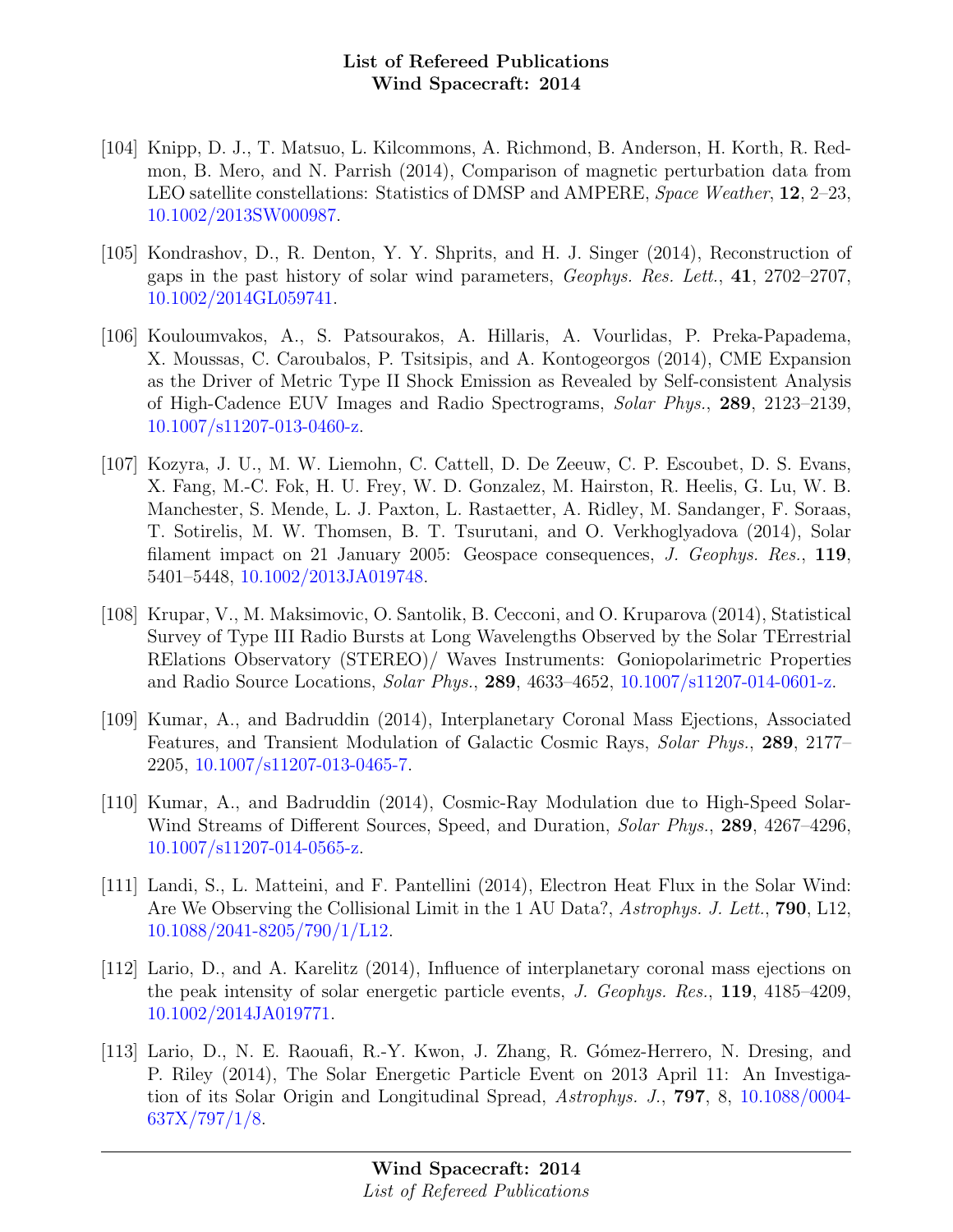- [114] Lavraud, B., A. Ruffenach, A. P. Rouillard, P. Kajdic, W. B. Manchester, and N. Lugaz (2014), Geo-effectiveness and radial dependence of magnetic cloud erosion by magnetic reconnection, J. Geophys. Res., 119, 26–35, [10.1002/2013JA019154.](http://dx.doi.org/10.1002/2013JA019154)
- [115] Lee, J. H., and V. Angelopoulos (2014), On the presence and properties of cold ions near Earth's equatorial magnetosphere, J. Geophys. Res., 119, 1749–1770, [10.1002/2013JA019305.](http://dx.doi.org/10.1002/2013JA019305)
- [116] Lee, J. H., and V. Angelopoulos (2014), Observations and modeling of EMIC wave properties in the presence of multiple ion species as function of magnetic local time, J. Geophys. Res., 119, 8942–8970, [10.1002/2014JA020469.](http://dx.doi.org/10.1002/2014JA020469)
- [117] Lee, J.-O., Y.-J. Moon, J.-Y. Lee, K.-S. Lee, S. Kim, and K. Lee (2014), Are the Faint Structures Ahead of Solar Coronal Mass Ejections Real Signatures of Driven Shocks?, Astrophys. J. Lett., 796, L16, [10.1088/2041-8205/796/1/L16.](http://dx.doi.org/10.1088/2041-8205/796/1/L16)
- [118] Lee, S. H., H. Zhang, Q.-G. Zong, A. Otto, D. G. Sibeck, Y. Wang, K.-H. Glassmeier, P. W. Daly, and H. Rème (2014), Plasma and energetic particle behaviors during asymmetric magnetic reconnection at the magnetopause, J. Geophys. Res., 119, 1658–1672, [10.1002/2013JA019168.](http://dx.doi.org/10.1002/2013JA019168)
- [119] Levan, A. J., N. R. Tanvir, R. L. C. Starling, K. Wiersema, K. L. Page, D. A. Perley, S. Schulze, G. A. Wynn, R. Chornock, J. Hjorth, S. B. Cenko, A. S. Fruchter, P. T. O'Brien, G. C. Brown, R. L. Tunnicliffe, D. Malesani, P. Jakobsson, D. Watson, E. Berger, D. Bersier, B. E. Cobb, S. Covino, A. Cucchiara, A. de Ugarte Postigo, D. B. Fox, A. Gal-Yam, P. Goldoni, J. Gorosabel, L. Kaper, T. Krühler, R. Karjalainen, J. P. Osborne, E. Pian, R. Sánchez-Ramírez, B. Schmidt, I. Skillen, G. Tagliaferri, C. Thöne, O. Vaduvescu, R. A. M. J. Wijers, and B. A. Zauderer (2014), A New Population of Ultra-long Duration Gamma-Ray Bursts, Astrophys. J., 781, 13, [10.1088/0004-637X/781/1/13.](http://dx.doi.org/10.1088/0004-637X/781/1/13)
- [120] Li, C., S. J. Zhong, L. Wang, W. Su, and C. Fang (2014), Waiting Time Distribution of Solar Energetic Particle Events Modeled with a Non-stationary Poisson Process, Astrophys. J. Lett., 792, L26, [10.1088/2041-8205/792/2/L26.](http://dx.doi.org/10.1088/2041-8205/792/2/L26)
- [121] Li, W., R. M. Thorne, Q. Ma, B. Ni, J. Bortnik, D. N. Baker, H. E. Spence, G. D. Reeves, S. G. Kanekal, J. C. Green, C. A. Kletzing, W. S. Kurth, G. B. Hospodarsky, J. B. Blake, J. F. Fennell, and S. G. Claudepierre (2014), Radiation belt electron acceleration by chorus waves during the 17 March 2013 storm, J. Geophys. Res., 119, 4681–4693, [10.1002/2014JA019945.](http://dx.doi.org/10.1002/2014JA019945)
- [122] Lin, D., C. Wang, W. Li, B. Tang, X. Guo, and Z. Peng (2014), Properties of Kelvin-Helmholtz waves at the magnetopause under northward interplanetary magnetic field: Statistical study, J. Geophys. Res., 119, 7485–7494, [10.1002/2014JA020379.](http://dx.doi.org/10.1002/2014JA020379)
- [123] Liu, Y. C.-M., J. Huang, C. Wang, B. Klecker, A. B. Galvin, K. D. C. Simunac, M. A. Popecki, L. Kistler, C. Farrugia, M. A. Lee, H. Kucharek, A. Opitz, J. G. Luhmann, and L. Jian (2014), A statistical analysis of heliospheric plasma sheets, heliospheric current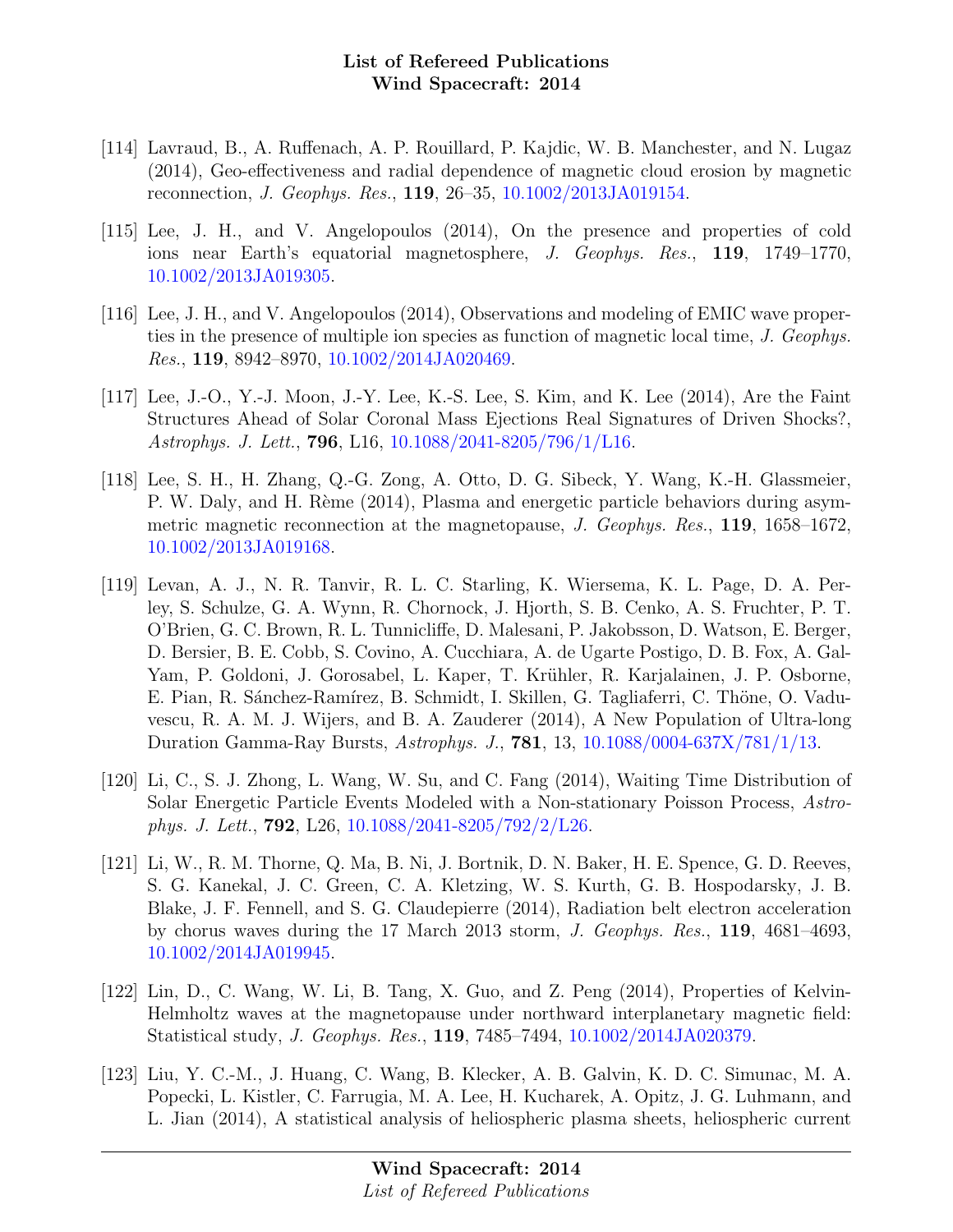sheets, and sector boundaries observed in situ by STEREO, J. Geophys. Res., 119, 8721– 8732, [10.1002/2014JA019956.](http://dx.doi.org/10.1002/2014JA019956)

- [124] Liu, Y. D., J. G. Luhmann, P. Kajdič, E. K. J. Kilpua, N. Lugaz, N. V. Nitta, C. Möstl, B. Lavraud, S. D. Bale, C. J. Farrugia, and A. B. Galvin (2014), Observations of an extreme storm in interplanetary space caused by successive coronal mass ejections, Nature Comm., 5, 3481, [10.1038/ncomms4481.](http://dx.doi.org/10.1038/ncomms4481)
- [125] Liu, Y. D., Z. Yang, R. Wang, J. G. Luhmann, J. D. Richardson, and N. Lugaz (2014), Sun-to-Earth Characteristics of Two Coronal Mass Ejections Interacting Near 1 AU: Formation of a Complex Ejecta and Generation of a Two-step Geomagnetic Storm, Astrophys. J. Lett., 793, L41, [10.1088/2041-8205/793/2/L41.](http://dx.doi.org/10.1088/2041-8205/793/2/L41)
- [126] Lockwood, M., and M. J. Owens (2014), Centennial variations in sunspot number, open solar flux and streamer belt width: 3. Modeling, J. Geophys. Res., 119, 5193–5209, [10.1002/2014JA019973.](http://dx.doi.org/10.1002/2014JA019973)
- [127] López, R. A., P. S. Moya, V. Muñoz, A. F. Viñas, and J. A. Valdivia (2014), Kinetic transverse dispersion relation for relativistic magnetized electron-positron plasmas with Maxwell-Jüttner velocity distribution functions, *Phys. Plasmas*,  $21(9)$ , 092107, [10.1063/1.4894679.](http://dx.doi.org/10.1063/1.4894679)
- [128] Lopez, R. E., R. Bruntz, and K. Pham (2014), Linear separation of orthogonal merging component and viscous interactions in solar wind-geospace coupling, J. Geophys. Res., 119, 7566–7576, [10.1002/2014JA020153.](http://dx.doi.org/10.1002/2014JA020153)
- [129] Lotko, W., R. H. Smith, B. Zhang, J. E. Ouellette, O. J. Brambles, and J. G. Lyon (2014), Ionospheric control of magnetotail reconnection, *Science*, **345**, 184–187, [10.1126/sci](http://dx.doi.org/10.1126/science.1252907)[ence.1252907.](http://dx.doi.org/10.1126/science.1252907)
- [130] Lue, C., Y. Futaana, S. Barabash, M. Wieser, A. Bhardwaj, and P. Wurz (2014), Chandrayaan-1 observations of backscattered solar wind protons from the lunar regolith: Dependence on the solar wind speed, J. Geophys. Res., 119, 968–975, [10.1002/2013JE004582.](http://dx.doi.org/10.1002/2013JE004582)
- [131] Lugaz, N., and C. J. Farrugia (2014), A new class of complex ejecta resulting from the interaction of two CMEs and its expected geoeffectiveness, Geophys. Res. Lett., 41, 769– 776, [10.1002/2013GL058789.](http://dx.doi.org/10.1002/2013GL058789)
- [132] Lui, A. T. Y., D. G. Mitchell, and L. J. Lanzerotti (2014), Comparison of energetic electron intensities outside and inside the radiation belts, J. Geophys. Res., 119, 6213– 6230, [10.1002/2014JA020049.](http://dx.doi.org/10.1002/2014JA020049)
- [133] Magdalenić, J., C. Marqué, V. Krupar, M. Mierla, A. N. Zhukov, L. Rodriguez, M. Maksimović, and B. Cecconi (2014), Tracking the CME-driven Shock Wave on 2012 March 5 and Radio Triangulation of Associated Radio Emission, Astrophys. J., 791, 115, [10.1088/0004-637X/791/2/115.](http://dx.doi.org/10.1088/0004-637X/791/2/115)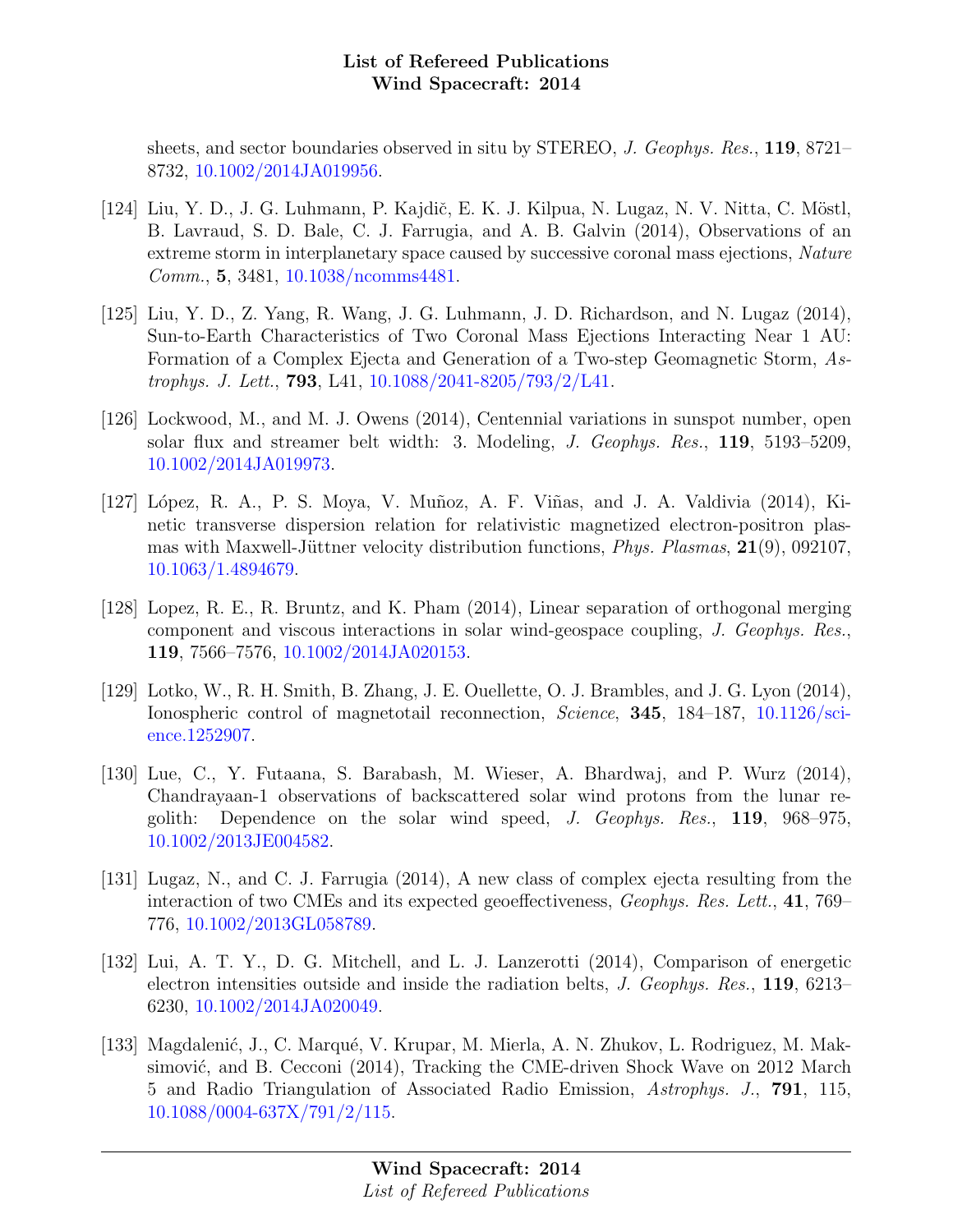- [134] Malaspina, D. M., M. Horányi, A. Zaslavsky, K. Goetz, L. B. Wilson, and K. Kersten (2014), Interplanetary and interstellar dust observed by the Wind/WAVES electric field instrument, Geophys. Res. Lett., 41, 266–272, [10.1002/2013GL058786.](http://dx.doi.org/10.1002/2013GL058786)
- [135] Manchester, W. B., J. U. Kozyra, S. T. Lepri, and B. Lavraud (2014), Simulation of magnetic cloud erosion during propagation, J. Geophys. Res., 119, 5449–5464, [10.1002/2014JA019882.](http://dx.doi.org/10.1002/2014JA019882)
- [136] Manchester, W. B., IV, B. van der Holst, and B. Lavraud (2014), Flux rope evolution in interplanetary coronal mass ejections: the 13 May 2005 event, Plasma Phys. & Controlled Fusion, 56(6), 064006, [10.1088/0741-3335/56/6/064006.](http://dx.doi.org/10.1088/0741-3335/56/6/064006)
- [137] Mandrini, C. H., F. A. Nuevo, A. M. Vásquez, P. Démoulin, L. van Driel-Gesztelyi, D. Baker, J. L. Culhane, G. D. Cristiani, and M. Pick (2014), How Can Active Region Plasma Escape into the Solar Wind from Below a Closed Helmet Streamer?, Solar Phys., 289, 4151–4171, [10.1007/s11207-014-0582-y.](http://dx.doi.org/10.1007/s11207-014-0582-y)
- [138] Maneva, Y. G., J. A. Araneda, and E. Marsch (2014), Regulation of Ion Drifts and Anisotropies by Parametrically Unstable Finite-amplitude Alfvén-cyclotron Waves in the Fast Solar Wind, Astrophys. J., 783, 139, [10.1088/0004-637X/783/2/139.](http://dx.doi.org/10.1088/0004-637X/783/2/139)
- [139] Manuel, R., S. E. S. Ferreira, and M. S. Potgieter (2014), Time-Dependent Modulation of Cosmic Rays in the Heliosphere, Solar Phys., 289, 2207–2231, [10.1007/s11207-013-0445](http://dx.doi.org/10.1007/s11207-013-0445-y) [y.](http://dx.doi.org/10.1007/s11207-013-0445-y)
- [140] Marisaldi, M., F. Fuschino, M. Tavani, S. Dietrich, C. Price, M. Galli, C. Pittori, F. Verrecchia, S. Mereghetti, P. W. Cattaneo, S. Colafrancesco, A. Argan, C. Labanti, F. Longo, E. Del Monte, G. Barbiellini, A. Giuliani, A. Bulgarelli, R. Campana, A. Chen, F. Gianotti, P. Giommi, F. Lazzarotto, A. Morselli, M. Rapisarda, A. Rappoldi, M. Trifoglio, A. Trois, and S. Vercellone (2014), Properties of terrestrial gamma ray flashes detected by AGILE MCAL below 30 MeV, J. Geophys. Res., 119, 1337–1355, [10.1002/2013JA019301.](http://dx.doi.org/10.1002/2013JA019301)
- [141] Maričić, D., B. Vršnak, M. Dumbović, T. Žic, D. Roša, D. Hržina, S. Lulić, I. Romštajn, I. Bušić, K. Salamon, M. Temmer, T. Rollett, A. Veronig, N. Bostanjyan, A. Chilingarian, B. Mailyan, K. Arakelyan, A. Hovhannisyan, and N. Mujić (2014), Kinematics of Interacting ICMEs and Related Forbush Decrease: Case Study, Solar Phys., 289, 351–368, [10.1007/s11207-013-0314-8.](http://dx.doi.org/10.1007/s11207-013-0314-8)
- [142] Maselli, A., A. Melandri, L. Nava, C. G. Mundell, N. Kawai, S. Campana, S. Covino, J. R. Cummings, G. Cusumano, P. A. Evans, G. Ghirlanda, G. Ghisellini, C. Guidorzi, S. Kobayashi, P. Kuin, V. La Parola, V. Mangano, S. Oates, T. Sakamoto, M. Serino, F. Virgili, B.-B. Zhang, S. Barthelmy, A. Beardmore, M. G. Bernardini, D. Bersier, D. Burrows, G. Calderone, M. Capalbi, J. Chiang, P. D'Avanzo, V. D'Elia, M. De Pasquale, D. Fugazza, N. Gehrels, A. Gomboc, R. Harrison, H. Hanayama, J. Japelj, J. Kennea, D. Kopac, C. Kouveliotou, D. Kuroda, A. Levan, D. Malesani, F. Marshall, J. Nousek, P. O'Brien, J. P. Osborne, C. Pagani, K. L. Page, M. Page, M. Perri, T. Pritchard, P. Romano, Y. Saito, B. Sbarufatti, R. Salvaterra, I. Steele, N. Tanvir, G. Vianello, B. Weigand, K. Wiersema, Y. Yatsu, T. Yoshii, and G. Tagliaferri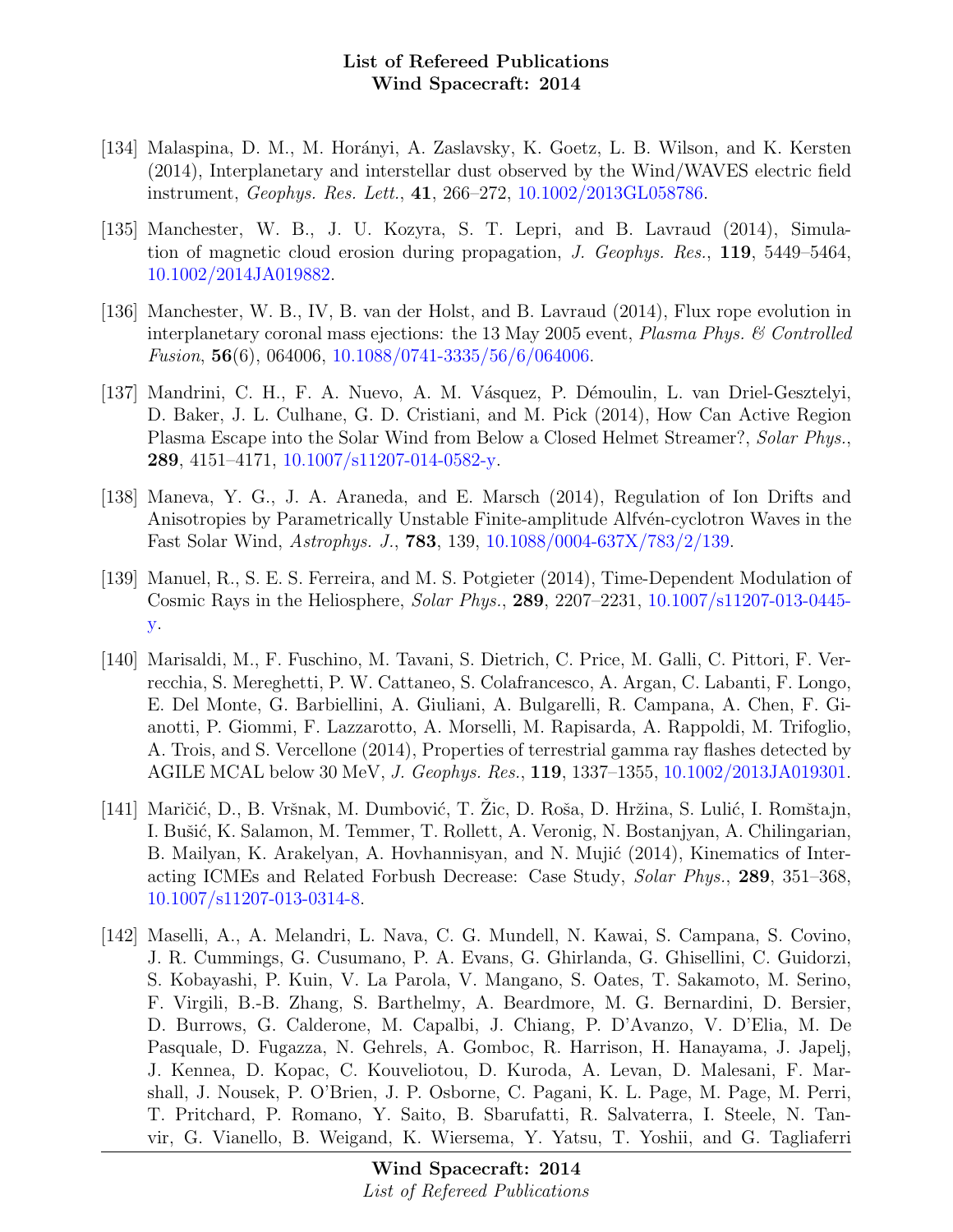(2014), GRB 130427A: A Nearby Ordinary Monster, Science, 343, 48–51, [10.1126/sci](http://dx.doi.org/10.1126/science.1242279)[ence.1242279.](http://dx.doi.org/10.1126/science.1242279)

- [143] Matthaeus, W. H., S. Oughton, K. T. Osman, S. Servidio, M. Wan, S. P. Gary, M. A. Shay, F. Valentini, V. Roytershteyn, H. Karimabadi, and S. C. Chapman (2014), Nonlinear and Linear Timescales near Kinetic Scales in Solar Wind Turbulence, Astrophys. J., 790, 155, [10.1088/0004-637X/790/2/155.](http://dx.doi.org/10.1088/0004-637X/790/2/155)
- [144] Mazets, E. P., R. L. Aptekar, S. V. Golenetskii, V. N. Il'inskii, V. D. Pal'shin, Z. Y. Sokolova, D. D. Frederiks, and M. V. Ulanov (2014), Study of Solar Flares and Gamma-Ray Bursts in the Helicon Experiment, in Astrophysics and Space Science Library, Astrophysics and Space Science Library, vol. 400, edited by V. Kuznetsov, p. 393, [10.1007/978-](http://dx.doi.org/10.1007/978-3-642-39268-9_15) [3-642-39268-9](http://dx.doi.org/10.1007/978-3-642-39268-9_15) 15.
- [145] McComas, D. J., N. Alexander, N. Angold, S. Bale, C. Beebe, B. Birdwell, M. Boyle, J. M. Burgum, J. A. Burnham, E. R. Christian, W. R. Cook, S. A. Cooper, A. C. Cummings, A. J. Davis, M. I. Desai, J. Dickinson, G. Dirks, D. H. Do, N. Fox, J. Giacalone, R. E. Gold, R. S. Gurnee, J. R. Hayes, M. E. Hill, J. C. Kasper, B. Kecman, J. Klemic, S. M. Krimigis, A. W. Labrador, R. S. Layman, R. A. Leske, S. Livi, W. H. Matthaeus, R. L. McNutt, R. A. Mewaldt, D. G. Mitchell, K. S. Nelson, C. Parker, J. S. Rankin, E. C. Roelof, N. A. Schwadron, H. Seifert, S. Shuman, M. R. Stokes, E. C. Stone, J. D. Vandegriff, M. Velli, T. T. von Rosenvinge, S. E. Weidner, M. E. Wiedenbeck, and P. Wilson (2014), Integrated Science Investigation of the Sun (ISIS): Design of the Energetic Particle Investigation, Space Sci. Rev., [10.1007/s11214-014-0059-1.](http://dx.doi.org/10.1007/s11214-014-0059-1)
- [146] Meeren, C., K. Oksavik, D. Lorentzen, J. I. Moen, and V. Romano (2014), GPS scintillation and irregularities at the front of an ionization tongue in the nightside polar ionosphere, J. Geophys. Res., 119, 8624–8636, [10.1002/2014JA020114.](http://dx.doi.org/10.1002/2014JA020114)
- [147] Meyer-Vernet, N., M. Moncuquet, K. Issautier, and A. Lecacheux (2014), The importance of monopole antennas for dust observations: Why Wind/WAVES does not detect nanodust, Geophys. Res. Lett., 41, 2716–2720, [10.1002/2014GL059988.](http://dx.doi.org/10.1002/2014GL059988)
- [148] Michno, M. J., M. Lazar, P. H. Yoon, and R. Schlickeiser (2014), Effects of Electrons on the Solar Wind Proton Temperature Anisotropy, Astrophys. J., 781, 49, [10.1088/0004-](http://dx.doi.org/10.1088/0004-637X/781/1/49) [637X/781/1/49.](http://dx.doi.org/10.1088/0004-637X/781/1/49)
- [149] Mishra, W., and N. Srivastava (2014), Morphological and Kinematic Evolution of Three Interacting Coronal Mass Ejections of 2011 February 13-15, Astrophys. J., 794, 64, [10.1088/0004-637X/794/1/64.](http://dx.doi.org/10.1088/0004-637X/794/1/64)
- [150] Mishra, W., N. Srivastava, and J. A. Davies (2014), A Comparison of Reconstruction Methods for the Estimation of Coronal Mass Ejections Kinematics Based on SECCHI/HI Observations, Astrophys. J., 784, 135, [10.1088/0004-637X/784/2/135.](http://dx.doi.org/10.1088/0004-637X/784/2/135)
- [151] Mitsakou, E., and X. Moussas (2014), Statistical Study of ICMEs and Their Sheaths During Solar Cycle 23 (1996 - 2008), Solar Phys., 289, 3137–3157, [10.1007/s11207-014-](http://dx.doi.org/10.1007/s11207-014-0505-y) [0505-y.](http://dx.doi.org/10.1007/s11207-014-0505-y)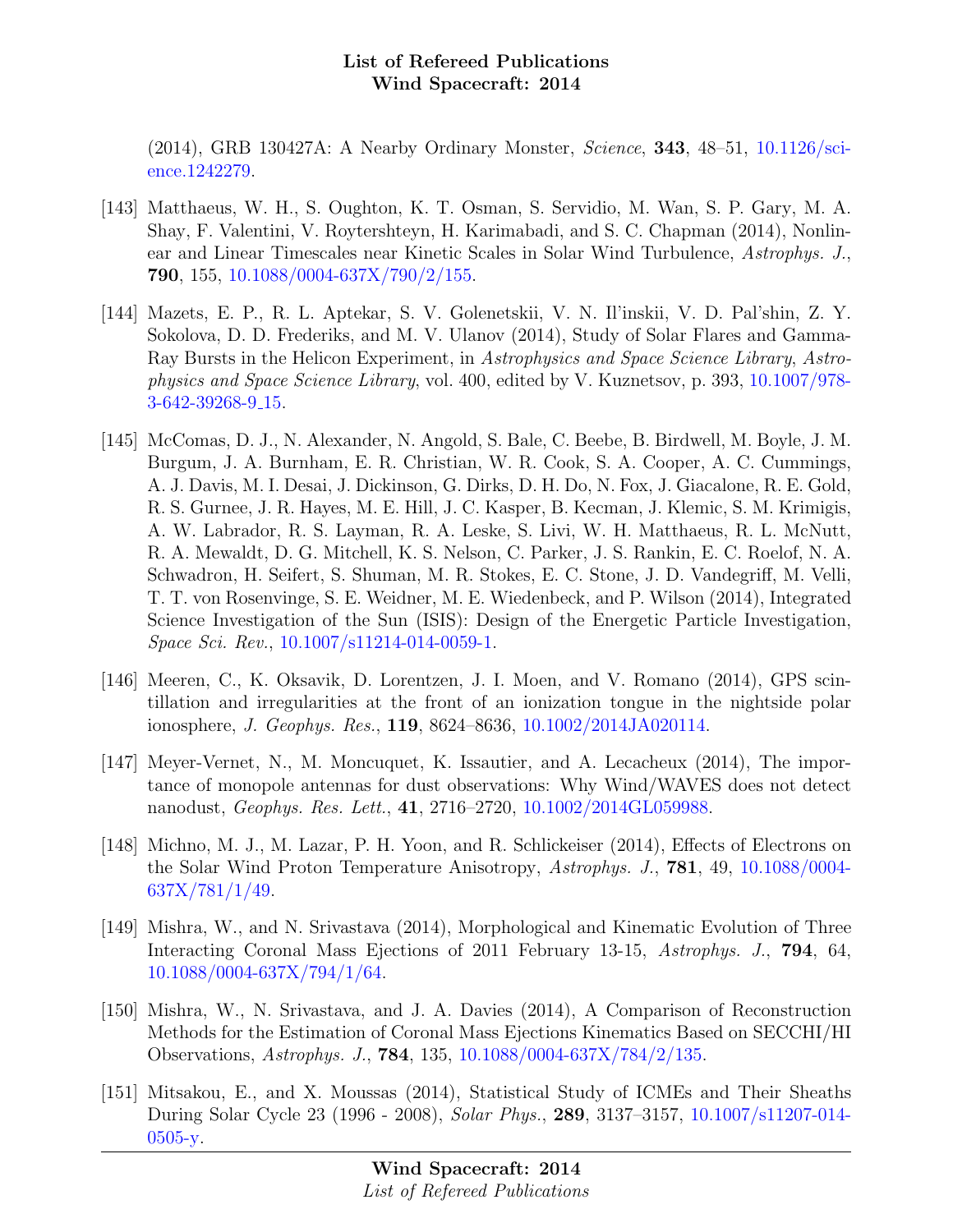- [152] Monreal MacMahon, R., and C. LLop-Romero (2014), On the characteristic parameters of magnetic storms during two solar cycles, J. Atmos. Solar-Terr. Phys., 114, 66–72, [10.1016/j.jastp.2014.04.007.](http://dx.doi.org/10.1016/j.jastp.2014.04.007)
- [153] Möstl, C., K. Amla, J. R. Hall, P. C. Liewer, E. M. De Jong, R. C. Colaninno, A. M. Veronig, T. Rollett, M. Temmer, V. Peinhart, J. A. Davies, N. Lugaz, Y. D. Liu, C. J. Farrugia, J. G. Luhmann, B. Vršnak, R. A. Harrison, and A. B. Galvin (2014), Connecting Speeds, Directions and Arrival Times of 22 Coronal Mass Ejections from the Sun to 1 AU, Astrophys. J., 787, 119, [10.1088/0004-637X/787/2/119.](http://dx.doi.org/10.1088/0004-637X/787/2/119)
- [154] Motoba, T., Y. Ebihara, A. Kadokura, and A. T. Weatherwax (2014), Fine-scale transient arcs seen in a shock aurora, J. Geophys. Res., 119, 6249–6255, [10.1002/2014JA020229.](http://dx.doi.org/10.1002/2014JA020229)
- [155] Munakata, K., M. Kozai, C. Kato, and J. Kóta (2014), Long-term Variation of the Solar Diurnal Anisotropy of Galactic Cosmic Rays Observed with the Nagoya Multi-directional Muon Detector, Astrophys. J., 791, 22, [10.1088/0004-637X/791/1/22.](http://dx.doi.org/10.1088/0004-637X/791/1/22)
- [156] Muzamil, F. M., C. J. Farrugia, R. B. Torbert, P. R. Pritchett, F. S. Mozer, J. D. Scudder, C. T. Russell, P. E. Sandholt, W. F. Denig, and L. B. Wilson III (2014), Structure of a reconnection layer poleward of the cusp: Extreme density asymmetry and a guide field, J. Geophys. Res., 119(9), 7343–7362, [10.1002/2014JA019879.](http://dx.doi.org/10.1002/2014JA019879)
- [157] Navarro, R. E., P. S. Moya, V. Muñoz, J. A. Araneda, A. F. Viñas, and J. A. Valdivia  $(2014)$ , Solar Wind Thermally Induced Magnetic Fluctuations, *Phys. Rev. Lett.*,  $112(24)$ , 245001, [10.1103/PhysRevLett.112.245001.](http://dx.doi.org/10.1103/PhysRevLett.112.245001)
- [158] Navarro, R. E., J. Araneda, V. Muñoz, P. S. Moya, A. F.-Viñas, and J. A. Valdivia (2014), Theory of electromagnetic fluctuations for magnetized multi-species plasmas, Phys. Plas-mas, 21(9), 092902, [10.1063/1.4894700.](http://dx.doi.org/10.1063/1.4894700)
- [159] Nicolaou, G., G. Livadiotis, and X. Moussas (2014), Long-Term Variability of the Polytropic Index of Solar Wind Protons at 1 AU, Solar Phys., 289, 1371–1378, [10.1007/s11207-013-0401-x.](http://dx.doi.org/10.1007/s11207-013-0401-x)
- [160] Nishimura, Y., L. R. Lyons, M. J. Nicolls, D. L. Hampton, R. G. Michell, M. Samara, W. A. Bristow, E. F. Donovan, E. Spanswick, V. Angelopoulos, and S. B. Mende (2014), Coordinated ionospheric observations indicating coupling between preonset flow bursts and waves that lead to substorm onset, J. Geophys. Res., 119, 3333–3344, [10.1002/2014JA019773.](http://dx.doi.org/10.1002/2014JA019773)
- [161] Nishimura, Y., L. R. Lyons, Y. Zou, K. Oksavik, J. I. Moen, L. B. Clausen, E. F. Donovan, V. Angelopoulos, K. Shiokawa, J. M. Ruohoniemi, N. Nishitani, K. A. McWilliams, and M. Lester (2014), Day-night coupling by a localized flow channel visualized by polar cap patch propagation, Geophys. Res. Lett., 41, 3701–3709, [10.1002/2014GL060301.](http://dx.doi.org/10.1002/2014GL060301)
- [162] Nishimura, Y., J. Bortnik, W. Li, L. R. Lyons, E. F. Donovan, V. Angelopoulos, and S. B. Mende (2014), Evolution of nightside subauroral proton aurora caused by transient plasma sheet flows, J. Geophys. Res., 119, 5295–5304, [10.1002/2014JA020029.](http://dx.doi.org/10.1002/2014JA020029)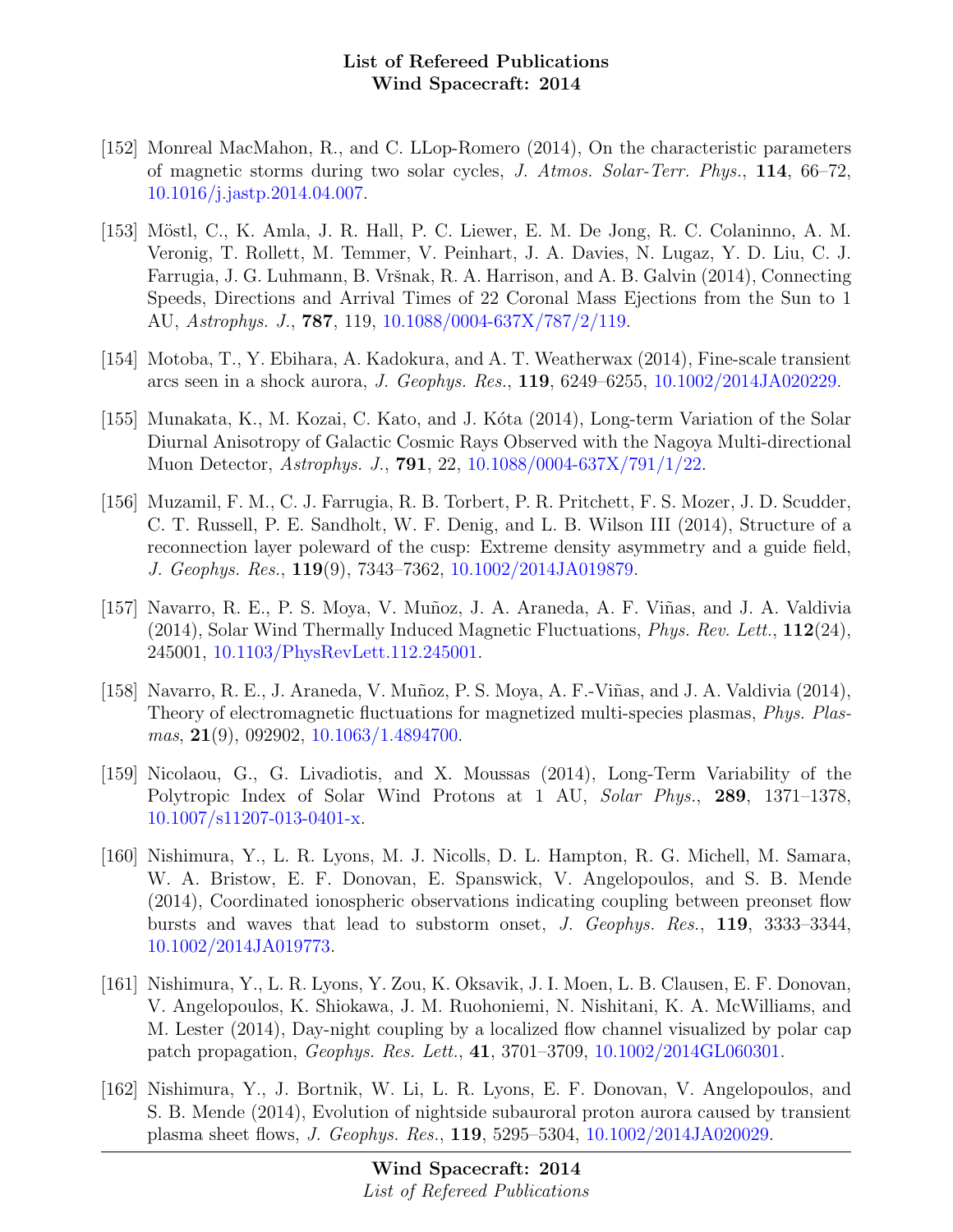- [163] Noah, M. A., and W. J. Burke (2014), Magnetospheric conditions for sawtooth event development, J. Geophys. Res., 119, 2494–2511, [10.1002/2013JA019573.](http://dx.doi.org/10.1002/2013JA019573)
- [164] Ojeda González, A., W. D. Gonzalez, O. Mendes, M. O. Domingues, and R. R. Rosa (2014), Conjugate fluctuation analysis for a set of 41 magnetic clouds measured by the ACE spacecraft, Nonlin. Proc. Geophys. Discussions, 1, 583–613, [10.5194/npgd-1-583-](http://dx.doi.org/10.5194/npgd-1-583-2014) [2014.](http://dx.doi.org/10.5194/npgd-1-583-2014)
- [165] Osman, K. T., W. H. Matthaeus, J. T. Gosling, A. Greco, S. Servidio, B. Hnat, S. C. Chapman, and T. D. Phan (2014), Magnetic Reconnection and Intermittent Turbulence in the Solar Wind, Phys. Rev. Lett., 112(21), 215002, [10.1103/PhysRevLett.112.215002.](http://dx.doi.org/10.1103/PhysRevLett.112.215002)
- [166] Pal'shin, V. D., Y. E. Charikov, R. L. Aptekar, S. V. Golenetskii, A. A. Kokomov, D. S. Svinkin, Z. Y. Sokolova, M. V. Ulanov, D. D. Frederiks, and A. E. Tsvetkova (2014), Konus-Wind and Helicon-Coronas-F observations of solar flares, Geomagnetism and Aeronomy, 54, 943–948, [10.1134/S0016793214070093.](http://dx.doi.org/10.1134/S0016793214070093)
- [167] Pan, Q., M. Ashour-Abdalla, R. J. Walker, and M. El-Alaoui (2014), Ion energization and transport associated with magnetic dipolarizations, Geophys. Res. Lett., 41, 5717–5726, [10.1002/2014GL061209.](http://dx.doi.org/10.1002/2014GL061209)
- [168] Papaioannou, A., G. Souvatzoglou, P. Paschalis, M. Gerontidou, and H. Mavromichalaki (2014), The First Ground-Level Enhancement of Solar Cycle 24 on 17 May 2012 and Its Real-Time Detection, Solar Phys., 289, 423–436, [10.1007/s11207-013-0336-2.](http://dx.doi.org/10.1007/s11207-013-0336-2)
- [169] Papaioannou, A., O. E. Malandraki, N. Dresing, B. Heber, K.-L. Klein, R. Vainio, R. Rodríguez-Gasén, A. Klassen, A. Nindos, D. Heynderickx, R. A. Mewaldt, R. Gómez-Herrero, N. Vilmer, A. Kouloumvakos, K. Tziotziou, and G. Tsiropoula (2014), SEPServer catalogues of solar energetic particle events at 1 AU based on STEREO recordings: 2007- 2012, Astron. & Astrophys., 569, A96, [10.1051/0004-6361/201323336.](http://dx.doi.org/10.1051/0004-6361/201323336)
- [170] Peroomian, V., S. Garg, and M. El-Alaoui (2014), An MHD simulation study of the dynamics of the 8-9 March 2008 CIR-/HSS-driven geomagnetic storm, J. Geophys. Res., 119, 2990–3001, [10.1002/2013JA019294.](http://dx.doi.org/10.1002/2013JA019294)
- [171] Pham, K. H. (2014), Investigating the global geospace response to a period of solar wind high speed streams using the Lyon-Fedder-Mobarry MHD simulation, Ph.D. thesis, The University of Texas at Arlington.
- [172] Pi, G., J.-H. Shue, J.-K. Chao, Z. Němeček, J. Safránková, and C.-H. Lin (2014), A reexamination of long-duration radial IMF events, J. Geophys. Res., 119, 7005–7011, [10.1002/2014JA019993.](http://dx.doi.org/10.1002/2014JA019993)
- [173] Poduval, B., and X. P. Zhao (2014), Validating Solar Wind Prediction Using the Current Sheet Source Surface Model, Astrophys. J. Lett., 782, L22, [10.1088/2041-](http://dx.doi.org/10.1088/2041-8205/782/2/L22) [8205/782/2/L22.](http://dx.doi.org/10.1088/2041-8205/782/2/L22)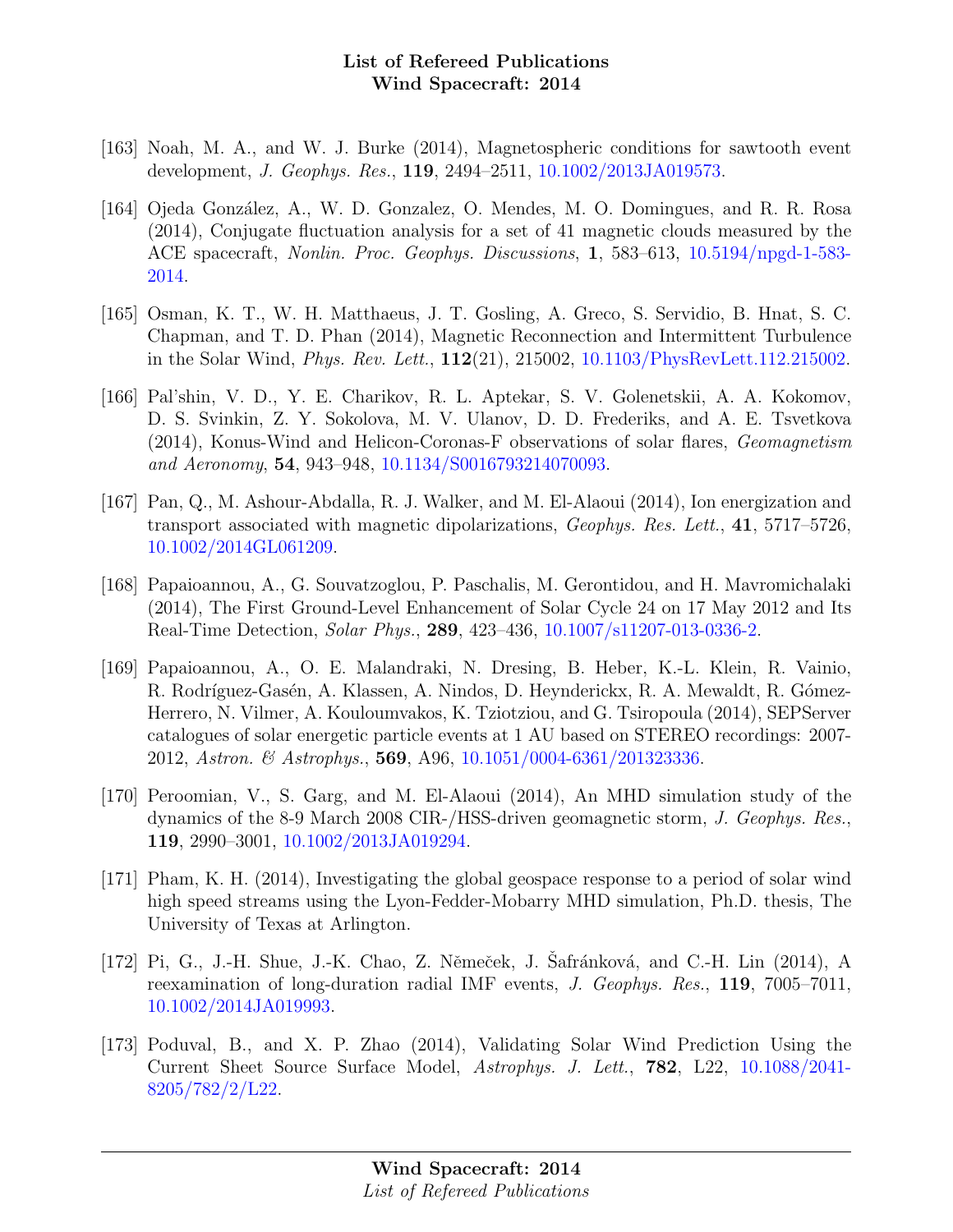- [174] Posner, A., M. Hesse, and O. C. St. Cyr (2014), The main pillar: Assessment of space weather observational asset performance supporting nowcasting, forecasting, and research to operations, Space Weather, 12, 257–276, [10.1002/2013SW001007.](http://dx.doi.org/10.1002/2013SW001007)
- [175] Potapov, A. S., B. Tsegmed, and L. V. Ryzhakova (2014), Solar cycle variation of "killer" electrons at geosynchronous orbit and electron flux correlation with the solar wind parameters and ULF waves intensity, Acta Astron., 93, 55–63, [10.1016/j.actaastro.2013.07.004.](http://dx.doi.org/10.1016/j.actaastro.2013.07.004)
- [176] Pradipta, R., C. E. Valladares, and P. H. Doherty (2014), GPS observation of continentsize traveling TEC pulsations at the start of geomagnetic storms, J. Geophys. Res., 119, 6913–6924, [10.1002/2014JA020177.](http://dx.doi.org/10.1002/2014JA020177)
- [177] Prakash, O., A. Shanmugaraju, G. Michalek, and S. Umapathy (2014), Geoeffectiveness and flare properties of radio-loud CMEs, Astrophys. Space Sci., 350, 33–45, [10.1007/s10509-013-1728-3.](http://dx.doi.org/10.1007/s10509-013-1728-3)
- [178] Preece, R., J. M. Burgess, A. von Kienlin, P. N. Bhat, M. S. Briggs, D. Byrne, V. Chaplin, W. Cleveland, A. C. Collazzi, V. Connaughton, A. Diekmann, G. Fitzpatrick, S. Foley, M. Gibby, M. Giles, A. Goldstein, J. Greiner, D. Gruber, P. Jenke, R. M. Kippen, C. Kouveliotou, S. McBreen, C. Meegan, W. S. Paciesas, V. Pelassa, D. Tierney, A. J. van der Horst, C. Wilson-Hodge, S. Xiong, G. Younes, H.-F. Yu, M. Ackermann, M. Ajello, M. Axelsson, L. Baldini, G. Barbiellini, M. G. Baring, D. Bastieri, R. Bellazzini, E. Bissaldi, E. Bonamente, J. Bregeon, M. Brigida, P. Bruel, R. Buehler, S. Buson, G. A. Caliandro, R. A. Cameron, P. A. Caraveo, C. Cecchi, E. Charles, A. Chekhtman, J. Chiang, G. Chiaro, S. Ciprini, R. Claus, J. Cohen-Tanugi, L. R. Cominsky, J. Conrad, F. D'Ammando, A. de Angelis, F. de Palma, C. D. Dermer, R. Desiante, S. W. Digel, L. Di Venere, P. S. Drell, A. Drlica-Wagner, C. Favuzzi, A. Franckowiak, Y. Fukazawa, P. Fusco, F. Gargano, N. Gehrels, S. Germani, N. Giglietto, F. Giordano, M. Giroletti, G. Godfrey, J. Granot, I. A. Grenier, S. Guiriec, D. Hadasch, Y. Hanabata, A. K. Harding, M. Hayashida, S. Iyyani, T. Jogler, G. Jóhannesson, T. Kawano, J. Knödlseder, D. Kocevski, M. Kuss, J. Lande, J. Larsson, S. Larsson, L. Latronico, F. Longo, F. Loparco, M. N. Lovellette, P. Lubrano, M. Mayer, M. N. Mazziotta, P. F. Michelson, T. Mizuno, M. E. Monzani, E. Moretti, A. Morselli, S. Murgia, R. Nemmen, E. Nuss, T. Nymark, M. Ohno, T. Ohsugi, A. Okumura, N. Omodei, M. Orienti, D. Paneque, J. S. Perkins, M. Pesce-Rollins, F. Piron, G. Pivato, T. A. Porter, J. L. Racusin, S. Rainò, R. Rando, M. Razzano, S. Razzaque, A. Reimer, O. Reimer, S. Ritz, M. Roth, F. Ryde, A. Sartori, J. D. Scargle, A. Schulz, C. Sgrò, E. J. Siskind, G. Spandre, P. Spinelli, D. J. Suson, H. Tajima, H. Takahashi, J. G. Thayer, J. B. Thayer, L. Tibaldo, M. Tinivella, D. F. Torres, G. Tosti, E. Troja, T. L. Usher, J. Vandenbroucke, V. Vasileiou, G. Vianello, V. Vitale, M. Werner, B. L. Winer, K. S. Wood, and S. Zhu (2014), The First Pulse of the Extremely Bright GRB 130427A: A Test Lab for Synchrotron Shocks, Science, 343, 51–54, [10.1126/science.1242302.](http://dx.doi.org/10.1126/science.1242302)
- [179] Prikryl, P., P. T. Jayachandran, S. C. Mushini, and I. G. Richardson (2014), Highlatitude GPS phase scintillation and cycle slips during high-speed solar wind streams and interplanetary coronal mass ejections: a superposed epoch analysis, Earth, Planets, and Space, 66, 62, [10.1186/1880-5981-66-62.](http://dx.doi.org/10.1186/1880-5981-66-62)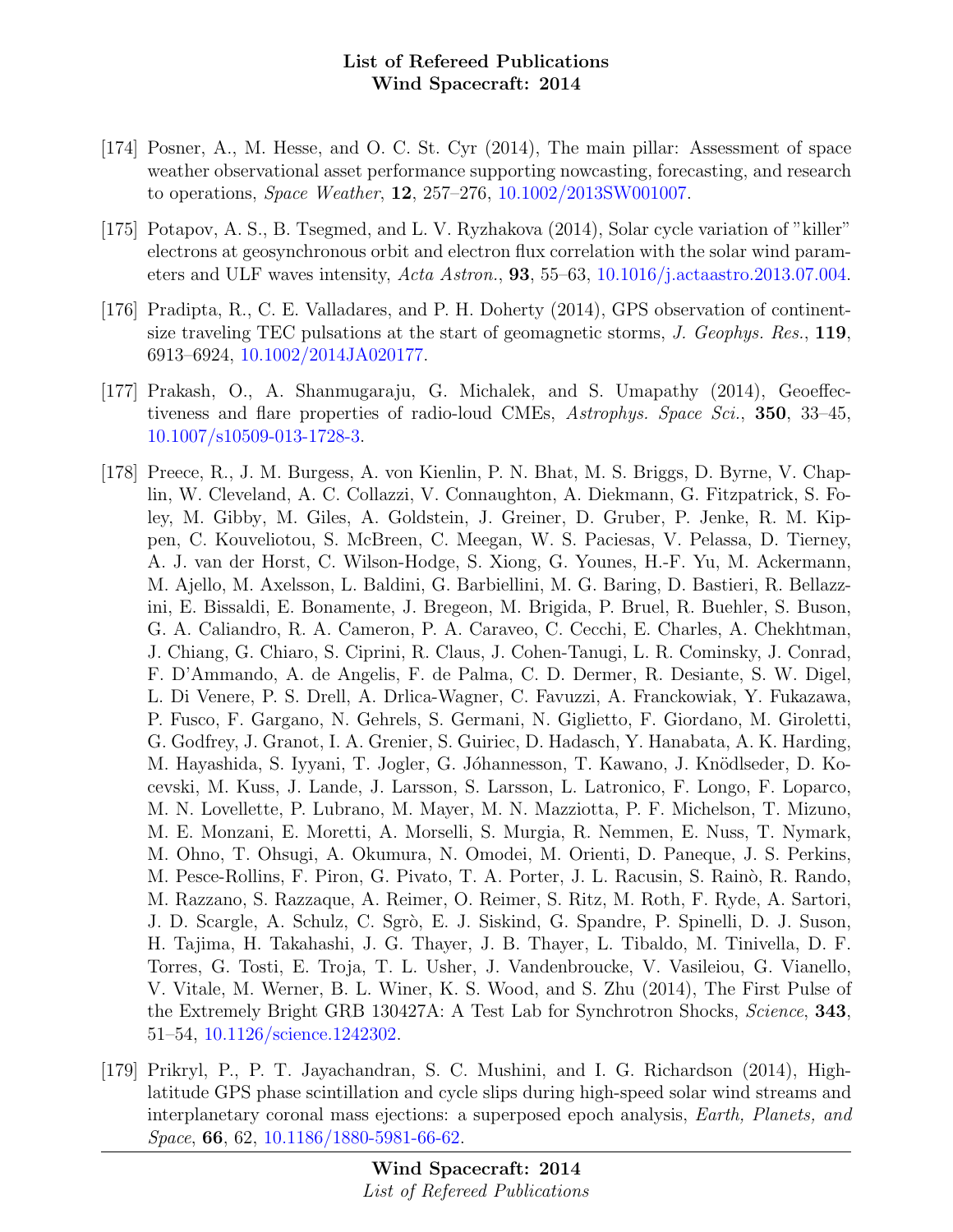- [180] Prise, A. J., L. K. Harra, S. A. Matthews, D. M. Long, and A. D. Aylward (2014), An Investigation of the CME of 3 November 2011 and Its Associated Widespread Solar Energetic Particle Event, Solar Phys., 289, 1731–1744, [10.1007/s11207-013-0435-0.](http://dx.doi.org/10.1007/s11207-013-0435-0)
- [181] Provornikova, E., M. Opher, V. V. Izmodenov, J. D. Richardson, and G. Toth (2014), Plasma Flows in the Heliosheath along the Voyager 1 and 2 Trajectories due to Effects of the 11 yr Solar Cycle, Astrophys. J., 794, 29, [10.1088/0004-637X/794/1/29.](http://dx.doi.org/10.1088/0004-637X/794/1/29)
- [182] Pulinets, M. S., E. E. Antonova, M. O. Riazantseva, S. S. Znatkova, and I. P. Kirpichev (2014), Comparison of the magnetic field before the subsolar magnetopause with the magnetic field in the solar wind before the bow shock, Adv. Space Res., 54, 604–616, [10.1016/j.asr.2014.04.023.](http://dx.doi.org/10.1016/j.asr.2014.04.023)
- [183] Pulkkinen, T. I., N. Partamies, and E. K. J. Kilpua (2014), Substorm occurrence during quiet solar wind driving, *J. Geophys. Res.*, **119**, 2978–2989, [10.1002/2013JA019503.](http://dx.doi.org/10.1002/2013JA019503)
- [184] Pulupa, M. P., S. D. Bale, C. Salem, and K. Horaites (2014), Spin-modulated spacecraft floating potential: Observations and effects on electron moments, J. Geophys. Res., 119, 647–657, [10.1002/2013JA019359.](http://dx.doi.org/10.1002/2013JA019359)
- [185] Pulupa, M. P., C. Salem, T. D. Phan, J. T. Gosling, and S. D. Bale (2014), Core Electron Heating in Solar Wind Reconnection Exhausts, Astrophys. J. Lett., 791, L17, [10.1088/2041-8205/791/1/L17.](http://dx.doi.org/10.1088/2041-8205/791/1/L17)
- [186] Reames, D. V. (2014), Element Abundances in Solar Energetic Particles and the Solar Corona, Solar Phys., 289, 977–993, [10.1007/s11207-013-0350-4.](http://dx.doi.org/10.1007/s11207-013-0350-4)
- [187] Reames, D. V., E. W. Cliver, and S. W. Kahler (2014), Abundance Enhancements in Impulsive Solar Energetic-Particle Events with Associated Coronal Mass Ejections, Solar Phys., 289, 3817–3841, [10.1007/s11207-014-0547-1.](http://dx.doi.org/10.1007/s11207-014-0547-1)
- [188] Reames, D. V., E. W. Cliver, and S. W. Kahler (2014), Variations in Abundance Enhancements in Impulsive Solar Energetic-Particle Events and Related CMEs and Flares, Solar Phys., 289, 4675–4689, [10.1007/s11207-014-0589-4.](http://dx.doi.org/10.1007/s11207-014-0589-4)
- [189] Regi, M., M. De Lauretis, and P. Francia (2014), The occurrence of upstream waves in relation with the solar wind parameters: A statistical approach to estimate the size of the foreshock region, *Planet. Space Sci.*, **90**, 100–105, [10.1016/j.pss.2013.10.012.](http://dx.doi.org/10.1016/j.pss.2013.10.012)
- [190] Reid, H. A. S., and H. Ratcliffe (2014), A review of solar type III radio bursts, Res. Astron. Astrophys., 14, 773–804, [10.1088/1674-4527/14/7/003.](http://dx.doi.org/10.1088/1674-4527/14/7/003)
- [191] Remya, B., B. T. Tsurutani, R. V. Reddy, G. S. Lakhina, B. J. Falkowski, E. Echer, and K.-H. Glassmeier (2014), Large-amplitude, Circularly Polarized, Compressive, Obliquely Propagating Electromagnetic Proton Cyclotron Waves Throughout the Earth's Magnetosheath: Low Plasma  $\beta$  Conditions, Astrophys. J., **793**, 6, [10.1088/0004-637X/793/1/6.](http://dx.doi.org/10.1088/0004-637X/793/1/6)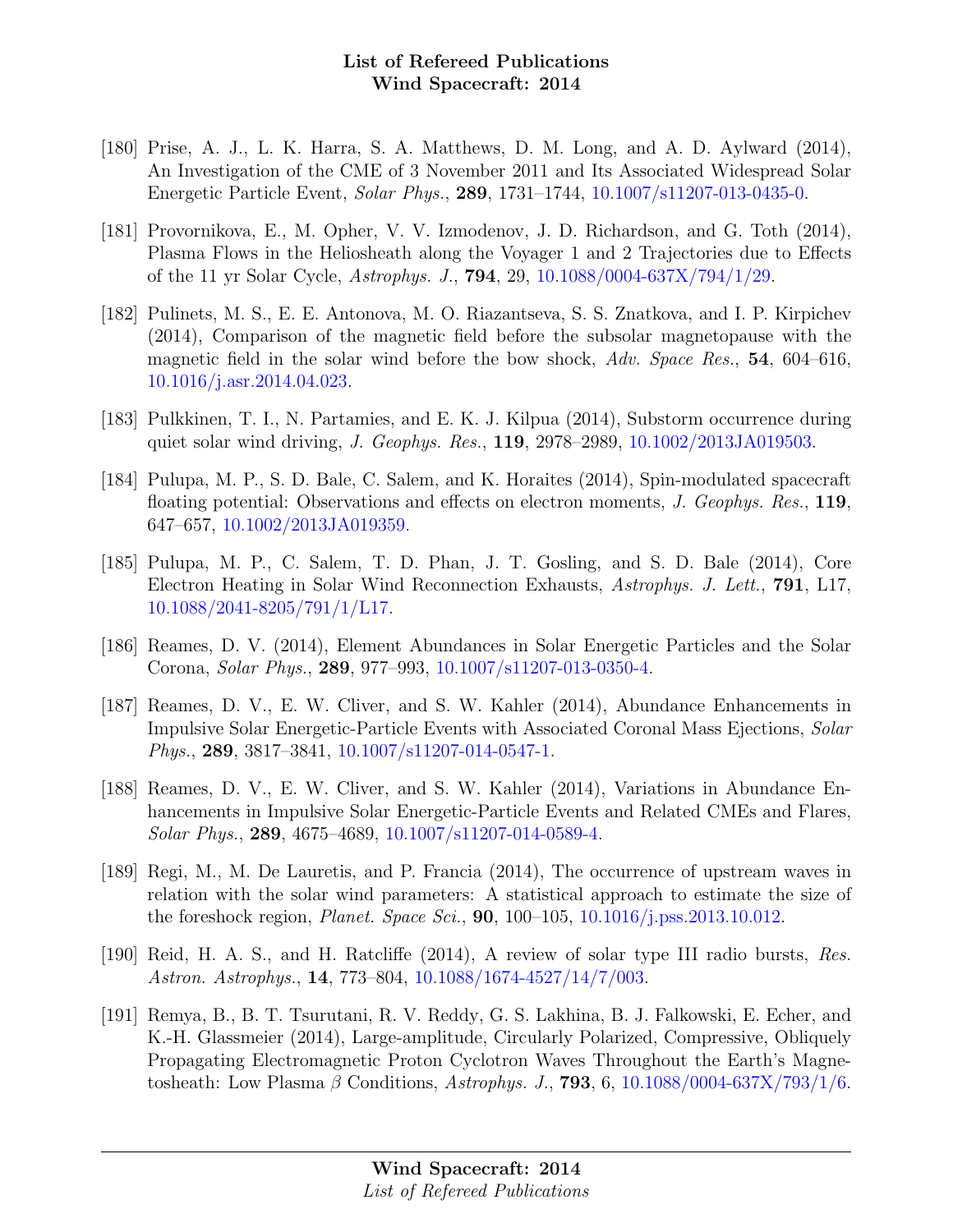- [192] Richardson, I. G. (2014), Identification of Interplanetary Coronal Mass Ejections at Ulysses Using Multiple Solar Wind Signatures, Solar Phys., 289, 3843–3894, [10.1007/s11207-014-0540-8.](http://dx.doi.org/10.1007/s11207-014-0540-8)
- [193] Richardson, I. G., T. T. von Rosenvinge, H. V. Cane, E. R. Christian, C. M. S. Cohen, A. W. Labrador, R. A. Leske, R. A. Mewaldt, M. E. Wiedenbeck, and E. C. Stone (2014), >25 MeV Proton Events Observed by the High Energy Telescopes on the STEREO A and B Spacecraft and/or at Earth During the First ∼Seven Years of the STEREO Mission, Solar Phys., 289, 3059–3107, [10.1007/s11207-014-0524-8.](http://dx.doi.org/10.1007/s11207-014-0524-8)
- [194] Rodriguez, J. V., J. C. Krosschell, and J. C. Green (2014), Intercalibration of GOES 8-15 solar proton detectors, Space Weather, 12, 92–109, [10.1002/2013SW000996.](http://dx.doi.org/10.1002/2013SW000996)
- [195] Rollett, T., C. Möstl, M. Temmer, R. A. Frahm, J. A. Davies, A. M. Veronig, B. Vršnak, U. V. Amerstorfer, C. J. Farrugia, T. Zic, and T. L. Zhang (2014), Combined Multipoint Remote and in situ Observations of the Asymmetric Evolution of a Fast Solar Coronal Mass Ejection, Astrophys. J. Lett., 790, L6, [10.1088/2041-8205/790/1/L6.](http://dx.doi.org/10.1088/2041-8205/790/1/L6)
- [196] Rong, Z. J., W. X. Wan, C. Shen, A. A. Petrukovich, W. Baumjohann, M. W. Dunlop, and Y. C. Zhang (2014), Radial distribution of magnetic field in earth magnetotail current sheet, Planet. Space Sci., 103, 273–285, [10.1016/j.pss.2014.07.014.](http://dx.doi.org/10.1016/j.pss.2014.07.014)
- [197] Rucker, H. O., M. Panchenko, and C. Weber (2014), Planetary radio astronomy: Earth, giant planets, and beyond, Adv. Radio Sci., **12**, 211–220, [10.5194/ars-12-211-2014.](http://dx.doi.org/10.5194/ars-12-211-2014)
- [198] Sadovski, A., and A. Skalsky (2014), Coupling of earth's magnetosphere, solar wind and lunar plasma environment, Adv. Space Res., 54, 2017–2020, [10.1016/j.asr.2013.07.028.](http://dx.doi.org/10.1016/j.asr.2013.07.028)
- [199] Sandholt, P. E., and C. J. Farrugia (2014), Aspects of magnetosphere-ionosphere coupling in sawtooth substorms: a case study,  $Ann. Geophys.$ , **32**, 1277–1291, [10.5194/angeo-32-](http://dx.doi.org/10.5194/angeo-32-1277-2014) [1277-2014.](http://dx.doi.org/10.5194/angeo-32-1277-2014)
- [200] Schiller, Q., X. Li, L. Blum, W. Tu, D. L. Turner, and J. B. Blake (2014), A nonstorm time enhancement of relativistic electrons in the outer radiation belt, *Geophys. Res. Lett.*, 41, 7–12, [10.1002/2013GL058485.](http://dx.doi.org/10.1002/2013GL058485)
- [201] Schmidt, J. M., and I. H. Cairns (2014), Type II solar radio bursts predicted by 3- D MHD CME and kinetic radio emission simulations, *J. Geophys. Res.*, 119, 69–87, [10.1002/2013JA019349.](http://dx.doi.org/10.1002/2013JA019349)
- [202] Schwadron, N. A., M. L. Goelzer, C. W. Smith, J. C. Kasper, K. Korreck, R. J. Leamon, S. T. Lepri, B. A. Maruca, D. McComas, and M. L. Stevens (2014), Coronal electron temperature in the protracted solar minimum, the cycle 24 mini maximum, and over centuries, J. Geophys. Res., 119, 1486–1492, [10.1002/2013JA019397.](http://dx.doi.org/10.1002/2013JA019397)
- [203] Schwadron, N. A., J. B. Blake, A. W. Case, C. J. Joyce, J. Kasper, J. Mazur, N. Petro, M. Quinn, J. A. Porter, C. W. Smith, S. Smith, H. E. Spence, L. W. Townsend, R. Turner,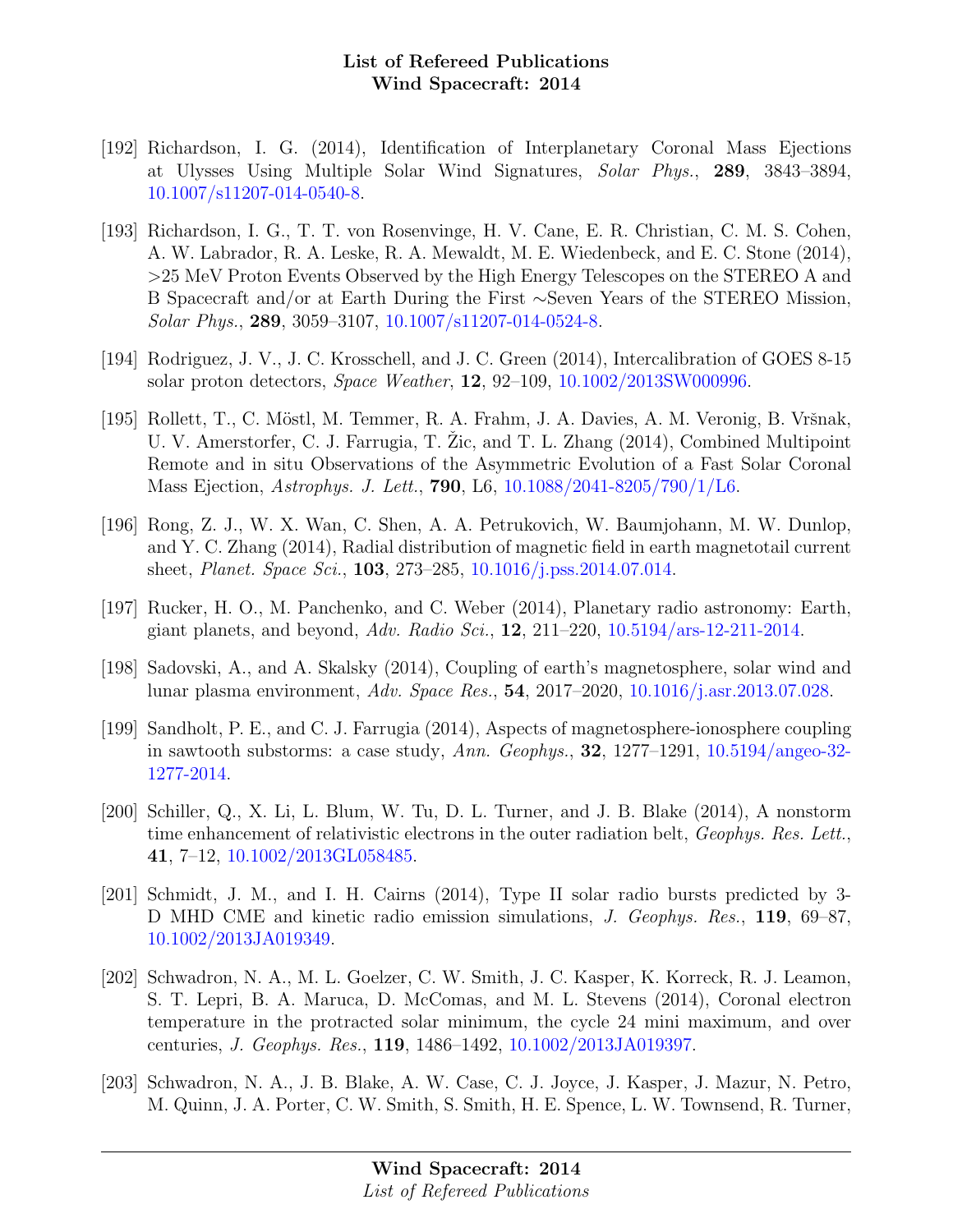J. K. Wilson, and C. Zeitlin (2014), Does the worsening galactic cosmic radiation environment observed by CRaTER preclude future manned deep space exploration?, Space Weather, 12, 622–632, [10.1002/2014SW001084.](http://dx.doi.org/10.1002/2014SW001084)

- [204] Selzer, L. A., B. Hnat, K. T. Osman, V. M. Nakariakov, J. P. Eastwood, and D. Burgess (2014), Temperature Anisotropy in the Presence of Ultra Low Frequency Waves in the Terrestrial Foreshock, Astrophys. J. Lett., 788, L5, [10.1088/2041-8205/788/1/L5.](http://dx.doi.org/10.1088/2041-8205/788/1/L5)
- [205] Servidio, S., K. T. Osman, F. Valentini, D. Perrone, F. Califano, S. Chapman, W. H. Matthaeus, and P. Veltri (2014), Proton Kinetic Effects in Vlasov and Solar Wind Turbulence, Astrophys. J. Lett., 781, L27, [10.1088/2041-8205/781/2/L27.](http://dx.doi.org/10.1088/2041-8205/781/2/L27)
- [206] Shanmugaraju, A., and S. Prasanna Subramanian (2014), Interacting CMEs and their associated flare and SEP activities, Astrophys. Space Sci., 352, 385–393, [10.1007/s10509-](http://dx.doi.org/10.1007/s10509-014-1956-1) [014-1956-1.](http://dx.doi.org/10.1007/s10509-014-1956-1)
- [207] Shanmugaraju, A., S. Prasanna Subramanian, B. Vrsnak, and M. S. Ibrahim (2014), Interaction Between Two CMEs During 14 - 15 February 2011 and Their Unusual Radio Signature, Solar Phys., 289, 4621–4632, [10.1007/s11207-014-0591-x.](http://dx.doi.org/10.1007/s11207-014-0591-x)
- [208] Shen, C., Y. Y. Yang, Z. J. Rong, X. Li, M. Dunlop, C. M. Carr, Z. X. Liu, D. N. Baker, Z. Q. Chen, Y. Ji, and G. Zeng (2014), Direct calculation of the ring current distribution and magnetic structure seen by Cluster during geomagnetic storms, J. Geophys. Res., 119, 2458–2465, [10.1002/2013JA019460.](http://dx.doi.org/10.1002/2013JA019460)
- [209] Shen, C., Y. Wang, Z. Pan, B. Miao, P. Ye, and S. Wang (2014), Full-halo coronal mass ejections: Arrival at the Earth, J. Geophys. Res., 119, 5107–5116, [10.1002/2014JA020001.](http://dx.doi.org/10.1002/2014JA020001)
- [210] Shen, F., C. Shen, J. Zhang, P. Hess, Y. Wang, X. Feng, H. Cheng, and Y. Yang (2014), Evolution of the 12 July 2012 CME from the Sun to the Earth: Dataconstrained three-dimensional MHD simulations, J. Geophys. Res., 119, 7128–7141, [10.1002/2014JA020365.](http://dx.doi.org/10.1002/2014JA020365)
- [211] Shi, Q. Q., M. D. Hartinger, V. Angelopoulos, A. M. Tian, S. Y. Fu, Q.-G. Zong, J. M. Weygand, J. Raeder, Z. Y. Pu, X. Z. Zhou, M. W. Dunlop, W. L. Liu, H. Zhang, Z. H. Yao, and X. C. Shen (2014), Solar wind pressure pulse-driven magnetospheric vortices and their global consequences, J. Geophys. Res., 119, 4274–4280, [10.1002/2013JA019551.](http://dx.doi.org/10.1002/2013JA019551)
- [212] Shiokawa, K., Y. Yokoyama, A. Ieda, Y. Miyoshi, R. Nomura, S. Lee, N. Sunagawa, Y. Miyashita, M. Ozaki, K. Ishizaka, S. Yagitani, R. Kataoka, F. Tsuchiya, I. Schofield, and M. Connors (2014), Ground-based ELF/VLF chorus observations at subauroral latitudes–VLF-CHAIN Campaign, J. Geophys. Res., 119, 7363–7379, [10.1002/2014JA020161.](http://dx.doi.org/10.1002/2014JA020161)
- [213] Shiokawa, K., A. Hashimoto, T. Hori, K. Sakaguchi, Y. Ogawa, E. Donovan, E. Spanswick, M. Connors, Y. Otsuka, S.-I. Oyama, S. Nozawa, and K. McWilliams (2014), Auroral fragmentation into patches, J. Geophys. Res., 119, 8249–8261, [10.1002/2014JA020050.](http://dx.doi.org/10.1002/2014JA020050)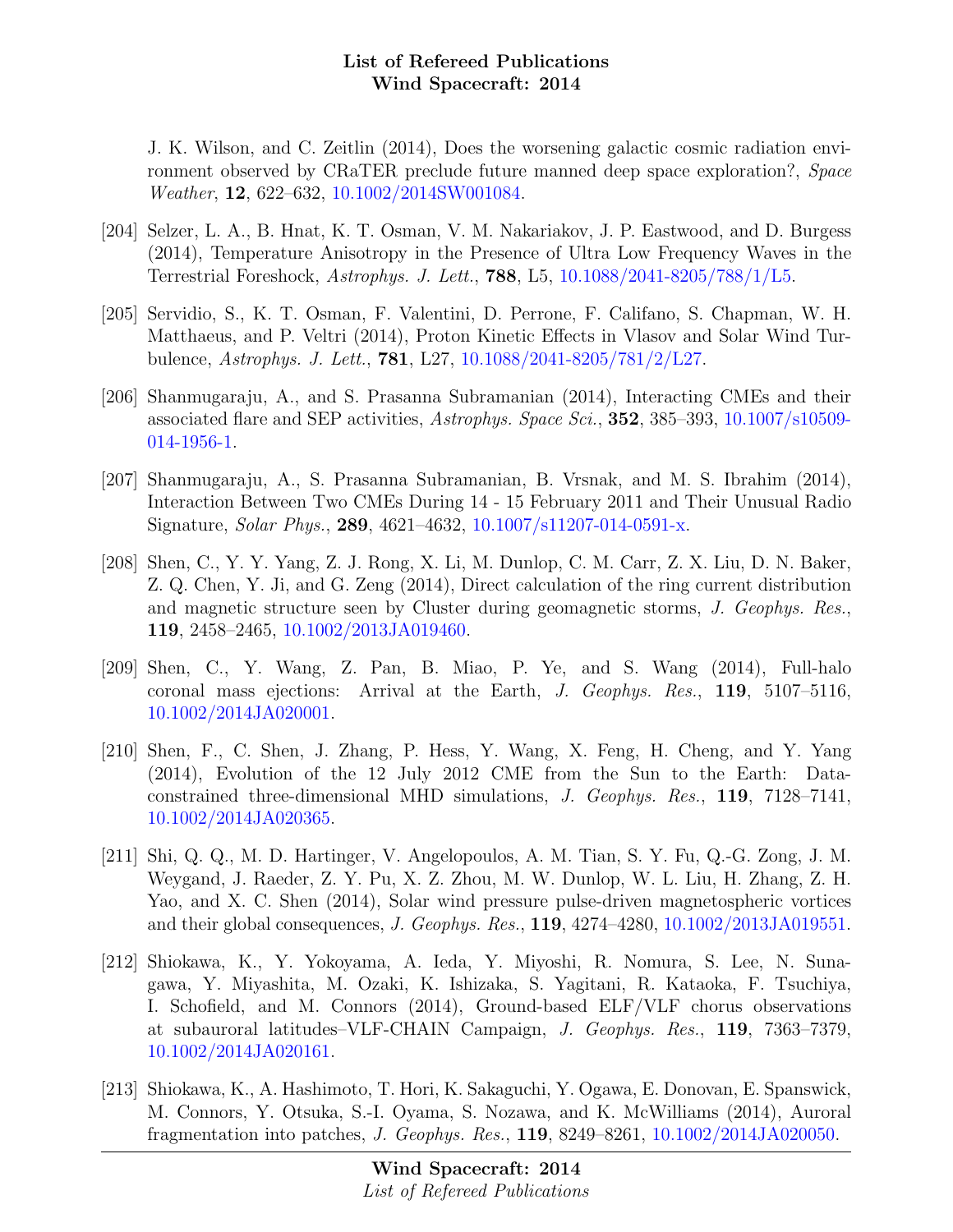- [214] Shiota, D., R. Kataoka, Y. Miyoshi, T. Hara, C. Tao, K. Masunaga, Y. Futaana, and N. Terada (2014), Inner heliosphere MHD modeling system applicable to space weather forecasting for the other planets, Space Weather, 12, 187–204, [10.1002/2013SW000989.](http://dx.doi.org/10.1002/2013SW000989)
- [215] Strauss, R. D., and M. S. Potgieter (2014), Is the Highest Cosmic-Ray Flux Yet to Come?, Solar Phys., 289, 3197–3205, [10.1007/s11207-014-0517-7.](http://dx.doi.org/10.1007/s11207-014-0517-7)
- [216] Susino, R., A. Bemporad, and S. Dolei (2014), Three-dimensional Stereoscopic Analysis of a Coronal Mass Ejection and Comparison with UV Spectroscopic Data, Astrophys. J., 790, 25, [10.1088/0004-637X/790/1/25.](http://dx.doi.org/10.1088/0004-637X/790/1/25)
- [217] Takahashi, K., R. E. Denton, M. Hirahara, K. Min, S.-i. Ohtani, and E. Sanchez (2014), Solar cycle variation of plasma mass density in the outer magnetosphere: Magnetoseismic analysis of toroidal standing Alfvén waves detected by Geotail, J. Geophys. Res.,  $119$ , 8338–8356, [10.1002/2014JA020274.](http://dx.doi.org/10.1002/2014JA020274)
- [218] Tan, L. C., D. V. Reames, C. K. Ng, X. Shao, and L. Wang (2014), Correlation of Electron Path Lengths Observed in the Highly Wound Outer Region of Magnetic Clouds with the Slab Fraction of Magnetic Turbulence in the Dissipation Range, Astrophys. J., 786, 122, [10.1088/0004-637X/786/2/122.](http://dx.doi.org/10.1088/0004-637X/786/2/122)
- [219] Teh, W.-L., R. Nakamura, H. Karimabadi, W. Baumjohann, and T. L. Zhang (2014), Correlation of core field polarity of magnetotail flux ropes with the IMF  $B_y$ : Reconnection guide field dependency, J. Geophys. Res., 119, 2933–2944, [10.1002/2013JA019454.](http://dx.doi.org/10.1002/2013JA019454)
- [220] Temmer, M., A. M. Veronig, V. Peinhart, and B. Vršnak  $(2014)$ , Asymmetry in the CME-CME Interaction Process for the Events from 2011 February 14-15, Astrophys. J., 785, 85, [10.1088/0004-637X/785/2/85.](http://dx.doi.org/10.1088/0004-637X/785/2/85)
- [221] Thakur, N., N. Gopalswamy, H. Xie, P. Mäkelä, S. Yashiro, S. Akiyama, and J. M. Davila (2014), Ground Level Enhancement in the 2014 January 6 Solar Energetic Particle Event, Astrophys. J. Lett., 790, L13, [10.1088/2041-8205/790/1/L13.](http://dx.doi.org/10.1088/2041-8205/790/1/L13)
- [222] Thomas, S. R., M. J. Owens, and M. Lockwood (2014), The 22-Year Hale Cycle in Cosmic Ray Flux - Evidence for Direct Heliospheric Modulation, Solar Phys., 289, 407– 421, [10.1007/s11207-013-0341-5.](http://dx.doi.org/10.1007/s11207-013-0341-5)
- [223] Tokarev, Y. V. (2014), Small-Scale Turbulence of the Earth's Magnetosheath, Radiophysics and Quantum Electronics, 57, 163–175, [10.1007/s11141-014-9501-1.](http://dx.doi.org/10.1007/s11141-014-9501-1)
- [224] Trottet, G., S. Samwel, K.-L. Klein, T. Dudok de Wit, and R. Miteva (2014), Statistical Evidence for Contributions of Flares and Coronal Mass Ejections to Major Solar Energetic Particle Events, Solar Phys., [10.1007/s11207-014-0628-1.](http://dx.doi.org/10.1007/s11207-014-0628-1)
- [225] Tsurutani, B. T., E. Echer, K. Shibata, O. P. Verkhoglyadova, A. J. Mannucci, W. D. Gonzalez, J. U. Kozyra, and M. Pätzold (2014), The interplanetary causes of geomagnetic activity during the 7-17 March 2012 interval: a CAWSES II overview, J. Space Weather Space Clim., 4(27), A02, [10.1051/swsc/2013056.](http://dx.doi.org/10.1051/swsc/2013056)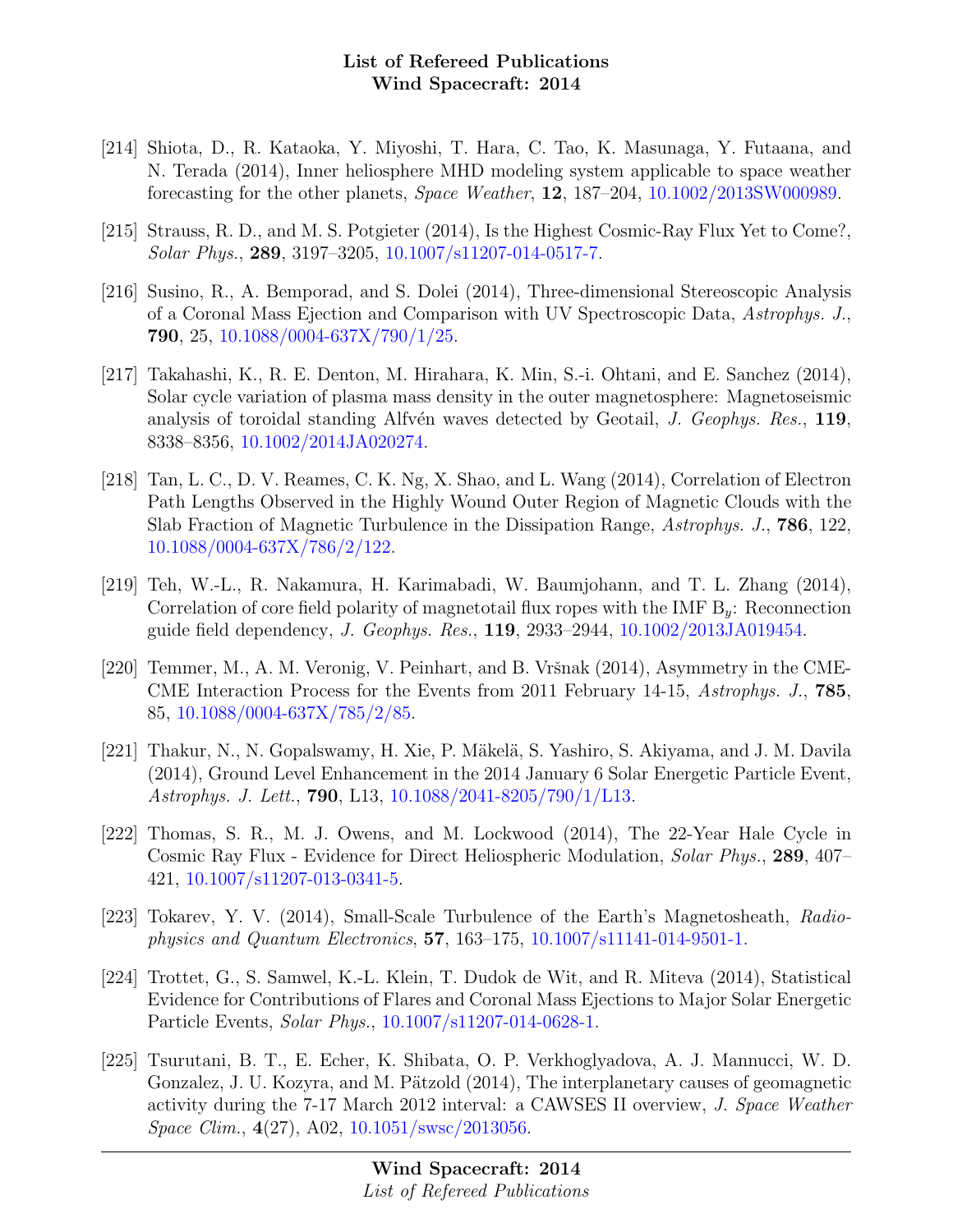- [226] Tsyganenko, N. A. (2014), Data-based modeling of the geomagnetosphere with an IMFdependent magnetopause, J. Geophys. Res., 119, 335–354, [10.1002/2013JA019346.](http://dx.doi.org/10.1002/2013JA019346)
- [227] Tsyganenko, N. A., and V. A. Andreeva (2014), On the "bowl-shaped" deformation of planetary equatorial current sheets, Geophys. Res. Lett., 41, 1079–1084, [10.1002/2014GL059295.](http://dx.doi.org/10.1002/2014GL059295)
- [228] Turc, L., D. Fontaine, P. Savoini, and E. K. J. Kilpua (2014), Magnetic clouds' structure in the magnetosheath as observed by Cluster and Geotail: four case studies, Ann. Geophys., 32, 1247–1261, [10.5194/angeo-32-1247-2014.](http://dx.doi.org/10.5194/angeo-32-1247-2014)
- [229] Turner, D. L., V. Angelopoulos, S. K. Morley, M. G. Henderson, G. D. Reeves, W. Li, D. N. Baker, C.-L. Huang, A. Boyd, H. E. Spence, S. G. Claudepierre, J. B. Blake, and J. V. Rodriguez (2014), On the cause and extent of outer radiation belt losses during the 30 September 2012 dropout event, J. Geophys. Res., 119, 1530–1540, [10.1002/2013JA019446.](http://dx.doi.org/10.1002/2013JA019446)
- [230] Turner, D. L., V. Angelopoulos, W. Li, J. Bortnik, B. Ni, Q. Ma, R. M. Thorne, S. K. Morley, M. G. Henderson, G. D. Reeves, M. Usanova, I. R. Mann, S. G. Claudepierre, J. B. Blake, D. N. Baker, C.-L. Huang, H. Spence, W. Kurth, C. Kletzing, and J. V. Rodriguez (2014), Competing source and loss mechanisms due to wave-particle interactions in Earth's outer radiation belt during the 30 September to 3 October 2012 geomagnetic storm, J. Geophys. Res., 119, 1960–1979, [10.1002/2014JA019770.](http://dx.doi.org/10.1002/2014JA019770)
- [231] Usmanov, A. V., M. L. Goldstein, and W. H. Matthaeus (2014), Three-fluid, Threedimensional Magnetohydrodynamic Solar Wind Model with Eddy Viscosity and Turbulent Resistivity, Astrophys. J., 788, 43, [10.1088/0004-637X/788/1/43.](http://dx.doi.org/10.1088/0004-637X/788/1/43)
- [232] Valek, P. W., J. Goldstein, D. J. McComas, M.-C. Fok, and D. G. Mitchell (2014), Large magnetic storms as viewed by TWINS: A study of the differences in the medium energy ENA composition, J. Geophys. Res., 119, 2819–2835, [10.1002/2014JA019782.](http://dx.doi.org/10.1002/2014JA019782)
- [233] Varsani, A., C. J. Owen, A. N. Fazakerley, C. Forsyth, A. P. Walsh, M. André, I. Dandouras, and C. M. Carr (2014), Cluster observations of the substructure of a flux transfer event: analysis of high-time-resolution particle data, Ann. Geophys., 32, 1093–1117, [10.5194/angeo-32-1093-2014.](http://dx.doi.org/10.5194/angeo-32-1093-2014)
- [234] Vasanth, V., S. Umapathy, B. Vršnak, T. Žic, and O. Prakash  $(2014)$ , Investigation of the Coronal Magnetic Field Using a Type II Solar Radio Burst, Solar Phys., 289, 251–261, [10.1007/s11207-013-0318-4.](http://dx.doi.org/10.1007/s11207-013-0318-4)
- [235] Verma, P. L., S. Soni, and A. K. Pimpalker (2014), Coronal Mass Ejections and Disturbances in Solar Wind Plasma Parameters in Relation With Short Term Asymmetric Cosmic Ray Intensity Decreases, J. Phys. Conf. Ser., 511(1), 012056, [10.1088/1742-](http://dx.doi.org/10.1088/1742-6596/511/1/012056) [6596/511/1/012056.](http://dx.doi.org/10.1088/1742-6596/511/1/012056)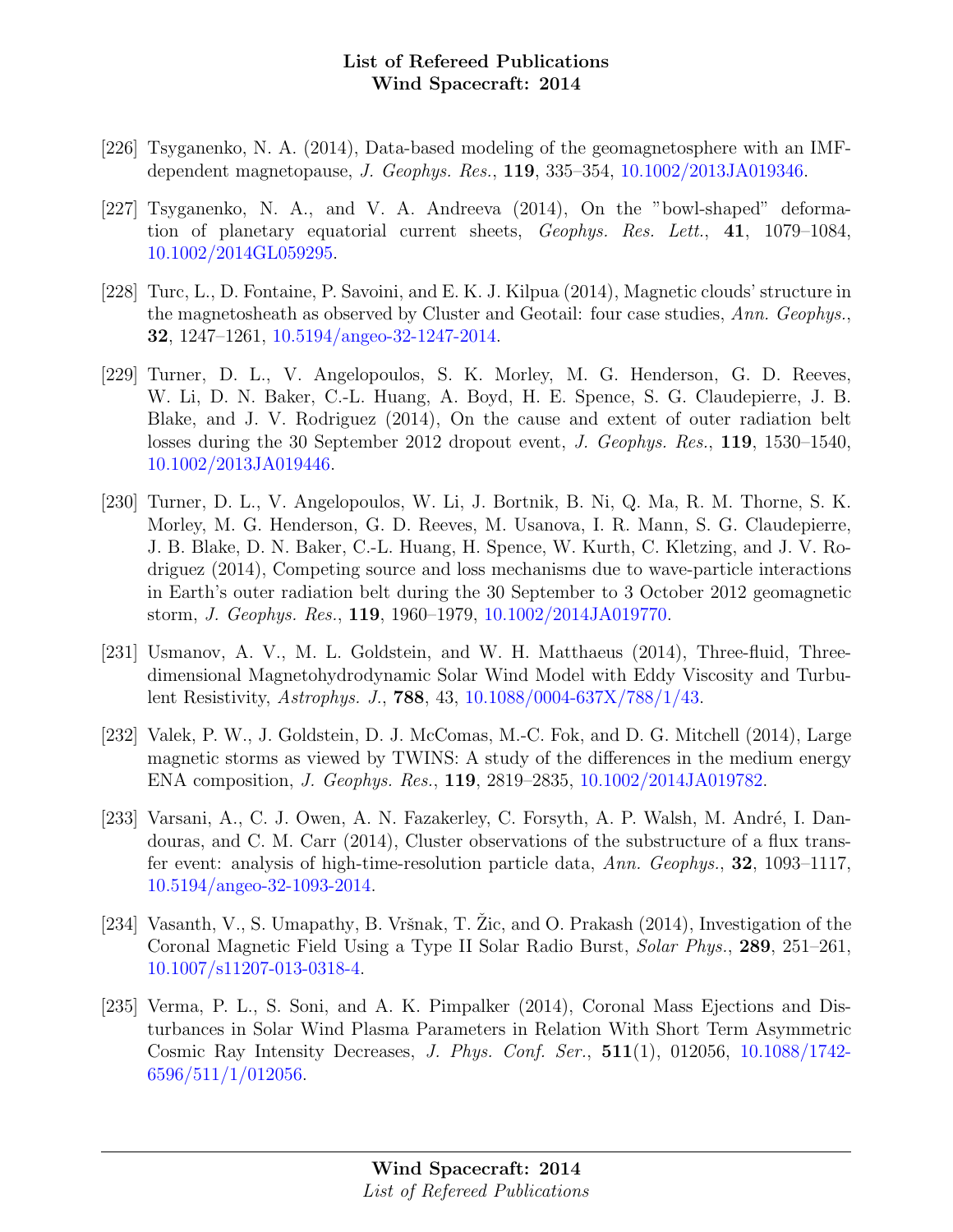- [236] Verma, P. L., O. Tripathi, and A. K. Vishwkarma (2014), Symmetrie Cosmic Ray Intensity Decreases in Relation with Coronal Mass Ejections and Disturbances In Solar Wind Plasma Parameters, J. Phys. Conf. Ser., 511(1), 012058, [10.1088/1742-](http://dx.doi.org/10.1088/1742-6596/511/1/012058) [6596/511/1/012058.](http://dx.doi.org/10.1088/1742-6596/511/1/012058)
- [237] Verma, P. L., P. Singh, and P. Singh (2014), Coronal Mass Ejections And Disturbances In Solar Wind Plasma Parameters In Relation With Geomagnetic Storms, J. Phys. Conf.  $Ser., 511(1), 012060, 10.1088/1742-6596/511/1/012060.$  $Ser., 511(1), 012060, 10.1088/1742-6596/511/1/012060.$
- [238] Viñas, A. F., P. S. Moya, R. Navarro, and J. A. Araneda (2014), The role of higherorder modes on the electromagnetic whistler-cyclotron wave fluctuations of thermal and non-thermal plasmas, Phys. Plasmas, 21(1), 012902, [10.1063/1.4861865.](http://dx.doi.org/10.1063/1.4861865)
- [239] Vidojevic, S. (2014), Shape modeling with family of Pearson distributions: Langmuir waves, Adv. Space Res., 54, 1326–1330, [10.1016/j.asr.2013.12.027.](http://dx.doi.org/10.1016/j.asr.2013.12.027)
- [240] Vincent, F. E., O. Katushkina, L. Ben-Jaffel, W. M. Harris, V. Izmodenov, E. Quémerais, D. Koutroumpa, and J. Clarke (2014), Observations of the Interplanetary Hydrogen during Solar Cycles 23 and 24. What can We Deduce about the Local Interstellar Medium?, Astrophys. J. Lett., 788, L25, [10.1088/2041-8205/788/2/L25.](http://dx.doi.org/10.1088/2041-8205/788/2/L25)
- [241] Volnova, A. A., A. S. Pozanenko, J. Gorosabel, D. A. Perley, D. D. Frederiks, D. A. Kann, V. V. Rumyantsev, V. V. Biryukov, O. Burkhonov, A. J. Castro-Tirado, P. Ferrero, S. V. Golenetskii, S. Klose, V. M. Loznikov, P. Y. Minaev, B. Stecklum, D. S. Svinkin, A. E. Tsvetkova, A. de Ugarte Postigo, and M. V. Ulanov (2014), GRB 051008: a long, spectrally hard dust-obscured GRB in a Lyman-break galaxy at  $z \approx 2.8$ , Mon. Not. Roy. Astron. Soc., 442, 2586–2599, [10.1093/mnras/stu999.](http://dx.doi.org/10.1093/mnras/stu999)
- [242] Vorburger, A., P. Wurz, S. Barabash, M. Wieser, Y. Futaana, M. Holmström, A. Bhardwaj, and K. Asamura (2014), First direct observation of sputtered lunar oxygen, J. Geophys. Res., 119, 709–722, [10.1002/2013JA019207.](http://dx.doi.org/10.1002/2013JA019207)
- [243] Vörös, Z., G. Facskó, M. Khodachenko, I. Honkonen, P. Janhunen, and M. Palmroth (2014), Windsock memory COnditioned RAM (CO-RAM) pressure effect: Forced reconnection in the Earth's magnetotail, J. Geophys. Res., 119, 6273–6293, [10.1002/2014JA019857.](http://dx.doi.org/10.1002/2014JA019857)
- [244] Vörös, Z., Y. L. Sasunov, V. S. Semenov, T. V. Zaqarashvili, R. Bruno, and M. Khodachenko (2014), Reconnection Outflow Generated Turbulence in the Solar Wind, Astrophys. J. Lett., 797, L10, [10.1088/2041-8205/797/1/L10.](http://dx.doi.org/10.1088/2041-8205/797/1/L10)
- [245] Vourlidas, A. (2014), The flux rope nature of coronal mass ejections, *Plasma Phys.*  $\mathcal{B}'$ Controlled Fusion, 56(6), 064001, [10.1088/0741-3335/56/6/064001.](http://dx.doi.org/10.1088/0741-3335/56/6/064001)
- [246] Walker, A. D. M., and J. A. E. Stephenson (2014), Identification of the propagation mode of a solar wind wave associated with Pc5 pulsations in the magnetosphere, Ann. Geophys., 32, 1217–1221, [10.5194/angeo-32-1217-2014.](http://dx.doi.org/10.5194/angeo-32-1217-2014)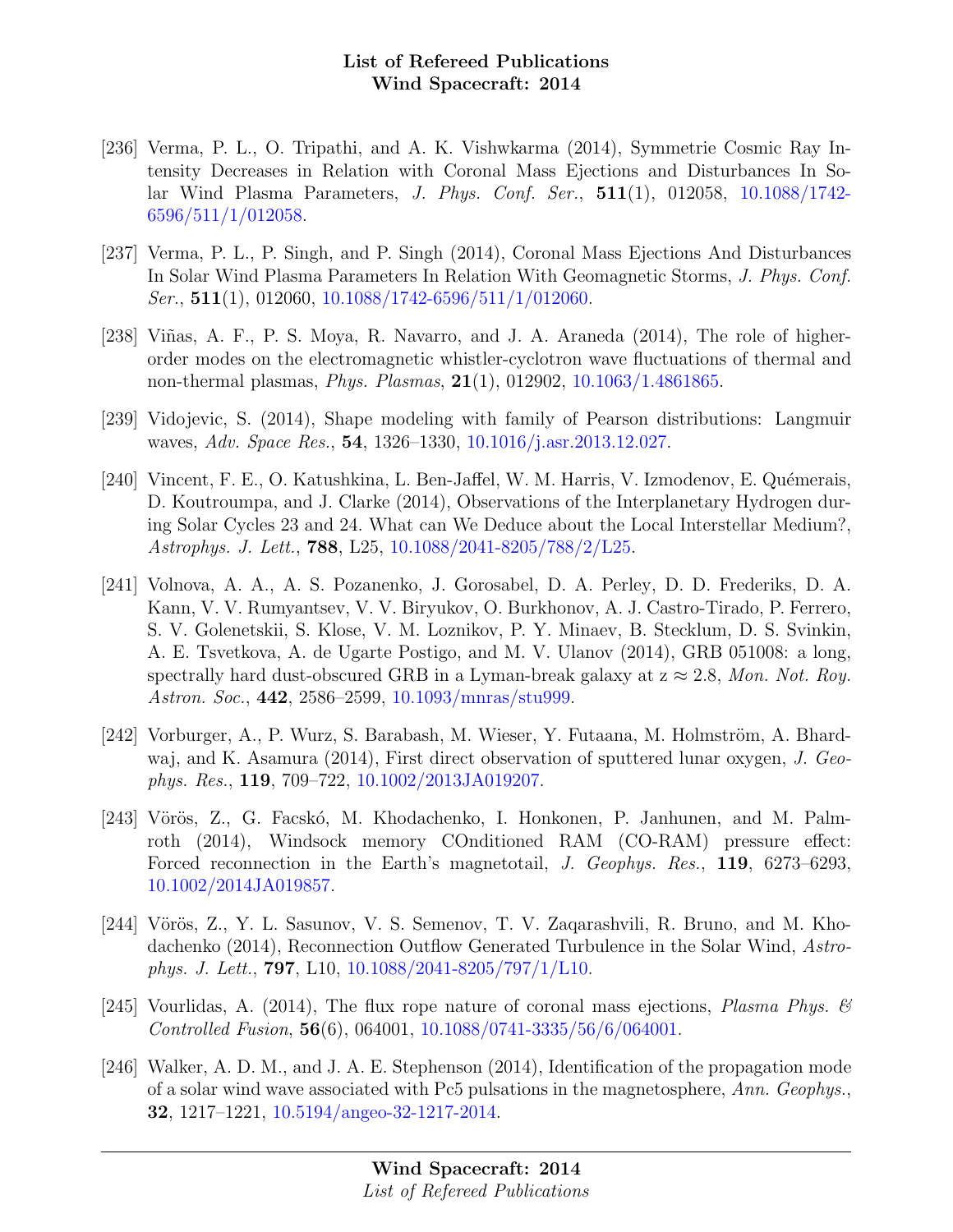- [247] Wang, C., J. P. Han, H. Li, Z. Peng, and J. D. Richardson (2014), Solar windmagnetosphere energy coupling function fitting: Results from a global MHD simulation, J. Geophys. Res., 119, 6199–6212, [10.1002/2014JA019834.](http://dx.doi.org/10.1002/2014JA019834)
- [248] Wang, C.-P., L. R. Lyons, and V. Angelopoulos (2014), Properties of low-latitude mantle plasma in the Earth's magnetotail: ARTEMIS observations and global MHD predictions, J. Geophys. Res., 119, 7264–7280, [10.1002/2014JA020060.](http://dx.doi.org/10.1002/2014JA020060)
- [249] Wang, C.-P., M. Gkioulidou, L. R. Lyons, X. Xing, and R. A. Wolf (2014), Interchange motion as a transport mechanism for formation of cold-dense plasma sheet, J. Geophys. Res., 119, 8318–8337, [10.1002/2014JA020251.](http://dx.doi.org/10.1002/2014JA020251)
- [250] Wang, L., G. Li, A. Y. Shih, R. P. Lin, and R. F. Wimmer-Schweingruber (2014), Simulation of Energetic Neutral Atoms from Solar Energetic Particles, Astrophys. J. Lett., 793, L37, [10.1088/2041-8205/793/2/L37.](http://dx.doi.org/10.1088/2041-8205/793/2/L37)
- [251] Wang, X., C. Tu, J. He, E. Marsch, and L. Wang (2014), The Influence of Intermittency on the Spectral Anisotropy of Solar Wind Turbulence, Astrophys. J. Lett., 783, L9, [10.1088/2041-8205/783/1/L9.](http://dx.doi.org/10.1088/2041-8205/783/1/L9)
- [252] Wang, Y., B. Wang, C. Shen, F. Shen, and N. Lugaz (2014), Deflected propagation of a coronal mass ejection from the corona to interplanetary space, J. Geophys. Res., 119, 5117–5132, [10.1002/2013JA019537.](http://dx.doi.org/10.1002/2013JA019537)
- [253] Wang, Y.-M. (2014), Solar Cycle Variation of the Sun's Low-Order Magnetic Multipoles: Heliospheric Consequences, Space Sci. Rev., 186, 387–407, [10.1007/s11214-014-0051-9.](http://dx.doi.org/10.1007/s11214-014-0051-9)
- [254] Wargelin, B. J., M. Kornbleuth, P. L. Martin, and M. Juda (2014), Observation and Modeling of Geocoronal Charge Exchange X-Ray Emission during Solar Wind Gusts, Astrophys. J., 796, 28, [10.1088/0004-637X/796/1/28.](http://dx.doi.org/10.1088/0004-637X/796/1/28)
- [255] Webb, D. F., M. M. Bisi, C. A. de Koning, C. J. Farrugia, B. V. Jackson, L. K. Jian, N. Lugaz, K. Marubashi, C. Möstl, E. P. Romashets, B. E. Wood, and H.-S. Yu (2014), An Ensemble Study of a January 2010 Coronal Mass Ejection (CME): Connecting a Non-obvious Solar Source with Its ICME/Magnetic Cloud, Solar Phys., 289, 4173–4208, [10.1007/s11207-014-0571-1.](http://dx.doi.org/10.1007/s11207-014-0571-1)
- [256] Wiegelmann, T., J. K. Thalmann, and S. K. Solanki (2014), The magnetic field in the solar atmosphere, Astron. & Astrophys. Rev., 22, 78,  $10.1007/800159-014-0078-7$ .
- [257] Woolsey, L. N., and S. R. Cranmer (2014), Turbulence-driven Coronal Heating and Improvements to Empirical Forecasting of the Solar Wind, Astrophys. J., 787, 160, [10.1088/0004-637X/787/2/160.](http://dx.doi.org/10.1088/0004-637X/787/2/160)
- [258] Xystouris, G., E. Sigala, and H. Mavromichalaki (2014), A Complete Catalogue of High-Speed Solar Wind Streams during Solar Cycle 23, Solar Phys., 289, 995–1012, [10.1007/s11207-013-0355-z.](http://dx.doi.org/10.1007/s11207-013-0355-z)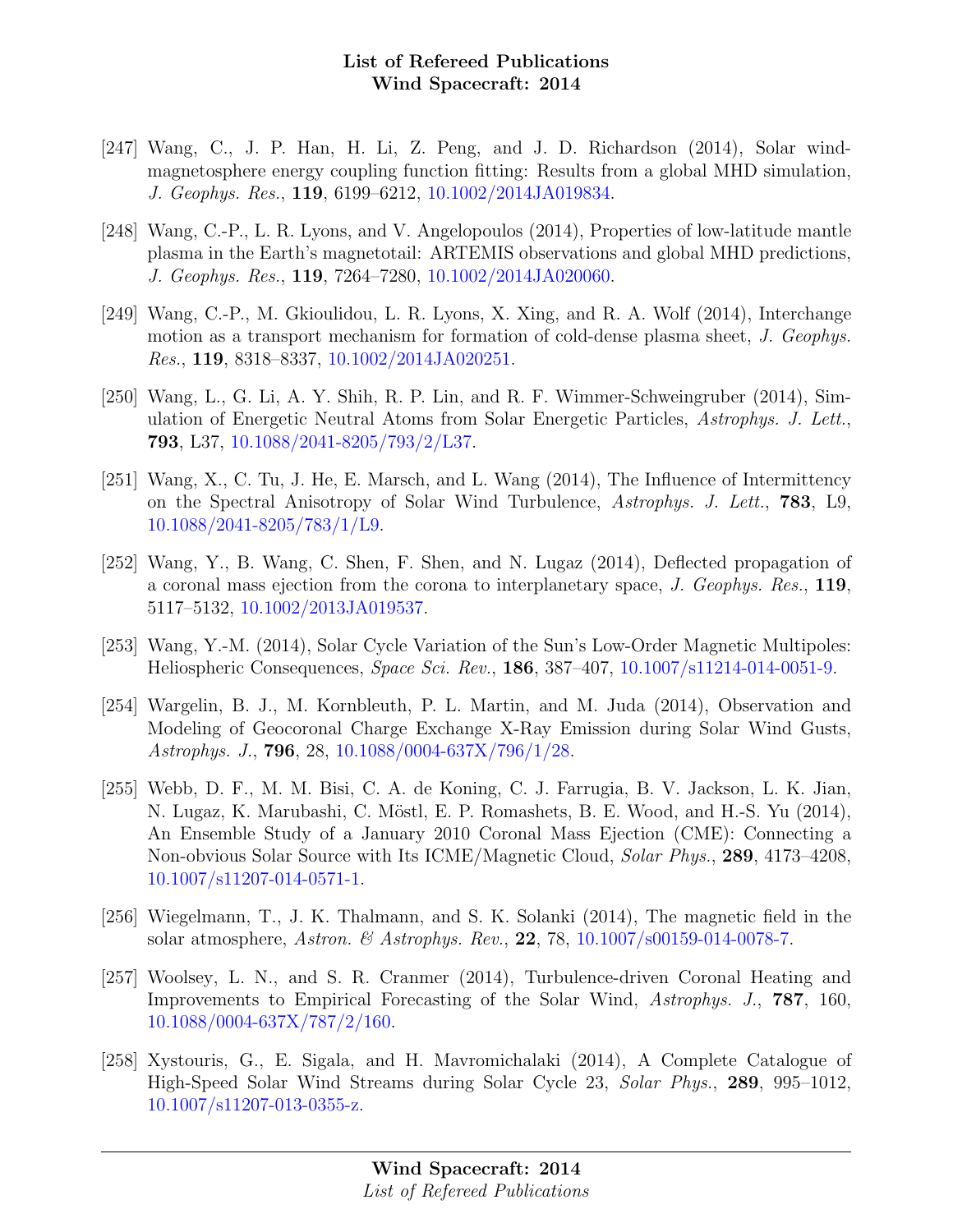- [259] Yang, J., F. Toffoletto, G. Lu, and M. Wiltberger (2014), RCM-E and AMIE studies of the Harang reversal formation during a steady magnetospheric convection event, J. Geophys. Res., 119, 7228–7242, [10.1002/2014JA020207.](http://dx.doi.org/10.1002/2014JA020207)
- [260] Yeeram, T., D. Ruffolo, A. Sáiz, N. Kamyan, and T. Nutaro (2014), Corotating Solar Wind Structures and Recurrent Trains of Enhanced Diurnal Variation in Galactic Cosmic Rays, Astrophys. J., 784, 136, [10.1088/0004-637X/784/2/136.](http://dx.doi.org/10.1088/0004-637X/784/2/136)
- [261] Yermolaev, Y. I., I. G. Lodkina, N. S. Nikolaeva, and M. Y. Yermolaev (2014), Influence of the interplanetary driver type on the durations of the main and recovery phases of magnetic storms, J. Geophys. Res., 119, 8126–8136, [10.1002/2014JA019826.](http://dx.doi.org/10.1002/2014JA019826)
- [262] Yokota, S., Y. Saito, K. Asamura, M. N. Nishino, T. I. Yamamoto, H. Tsunakawa, H. Shibuya, M. Matsushima, H. Shimizu, F. Takahashi, M. Fujimoto, and T. Terasawa (2014), Kaguya observation of the ion acceleration around a lunar crustal magnetic anomaly, Planet. Space Sci., 93, 87–95, [10.1016/j.pss.2014.02.007.](http://dx.doi.org/10.1016/j.pss.2014.02.007)
- [263] Yokota, S., T. Tanaka, Y. Saito, K. Asamura, M. N. Nishino, M. Fujimoto, H. Tsunakawa, H. Shibuya, M. Matsushima, H. Shimizu, and F. Takahashi (2014), Structure of the ionized lunar sodium and potassium exosphere: Dawn-dusk asymmetry, J. Geophys. Res., 119, 798–809, [10.1002/2013JE004529.](http://dx.doi.org/10.1002/2013JE004529)
- [264] Yoo, J., M. Yamada, H. Ji, J. Jara-Almonte, and C. E. Myers (2014), Bulk ion acceleration and particle heating during magnetic reconnection in a laboratory plasmaa), Phys. Plasmas, 21(5), 055706, [10.1063/1.4874331.](http://dx.doi.org/10.1063/1.4874331)
- [265] Yu, W., C. J. Farrugia, N. Lugaz, A. B. Galvin, E. K. J. Kilpua, H. Kucharek, C. Möstl, M. Leitner, R. B. Torbert, K. D. C. Simunac, J. G. Luhmann, A. Szabo, L. B. Wilson, K. W. Ogilvie, and J.-A. Sauvaud (2014), A statistical analysis of properties of small transients in the solar wind 2007-2009: STEREO and Wind observations, J. Geophys. Res., 119, 689–708, [10.1002/2013JA019115.](http://dx.doi.org/10.1002/2013JA019115)
- [266] Yu, Y., J. Koller, V. K. Jordanova, S. G. Zaharia, R. W. Friedel, S. K. Morley, Y. Chen, D. Baker, G. D. Reeves, and H. E. Spence (2014), Application and testing of the L<sup>∗</sup> neural network with the self-consistent magnetic field model of RAM-SCB, J. Geophys. Res., 119, 1683–1692, [10.1002/2013JA019350.](http://dx.doi.org/10.1002/2013JA019350)
- [267] Yu, Z.-G., V. Anh, and R. Eastes (2014), Underlying scaling relationships between solar activity and geomagnetic activity revealed by multifractal analyses, J. Geophys. Res., 119, 7577–7586, [10.1002/2014JA019893.](http://dx.doi.org/10.1002/2014JA019893)
- [268] Zaqarashvili, T. V., Z. Vörös, Y. Narita, and R. Bruno (2014), Twisted Magnetic Flux Tubes in the Solar Wind, Astrophys. J. Lett., 783, L19, [10.1088/2041-8205/783/1/L19.](http://dx.doi.org/10.1088/2041-8205/783/1/L19)
- [269] Zhang, X.-Y., and M. B. Moldwin (2014), The source, statistical properties, and geoeffectiveness of long-duration southward interplanetary magnetic field intervals, J. Geophys. Res., 119, 658–669, [10.1002/2013JA018937.](http://dx.doi.org/10.1002/2013JA018937)